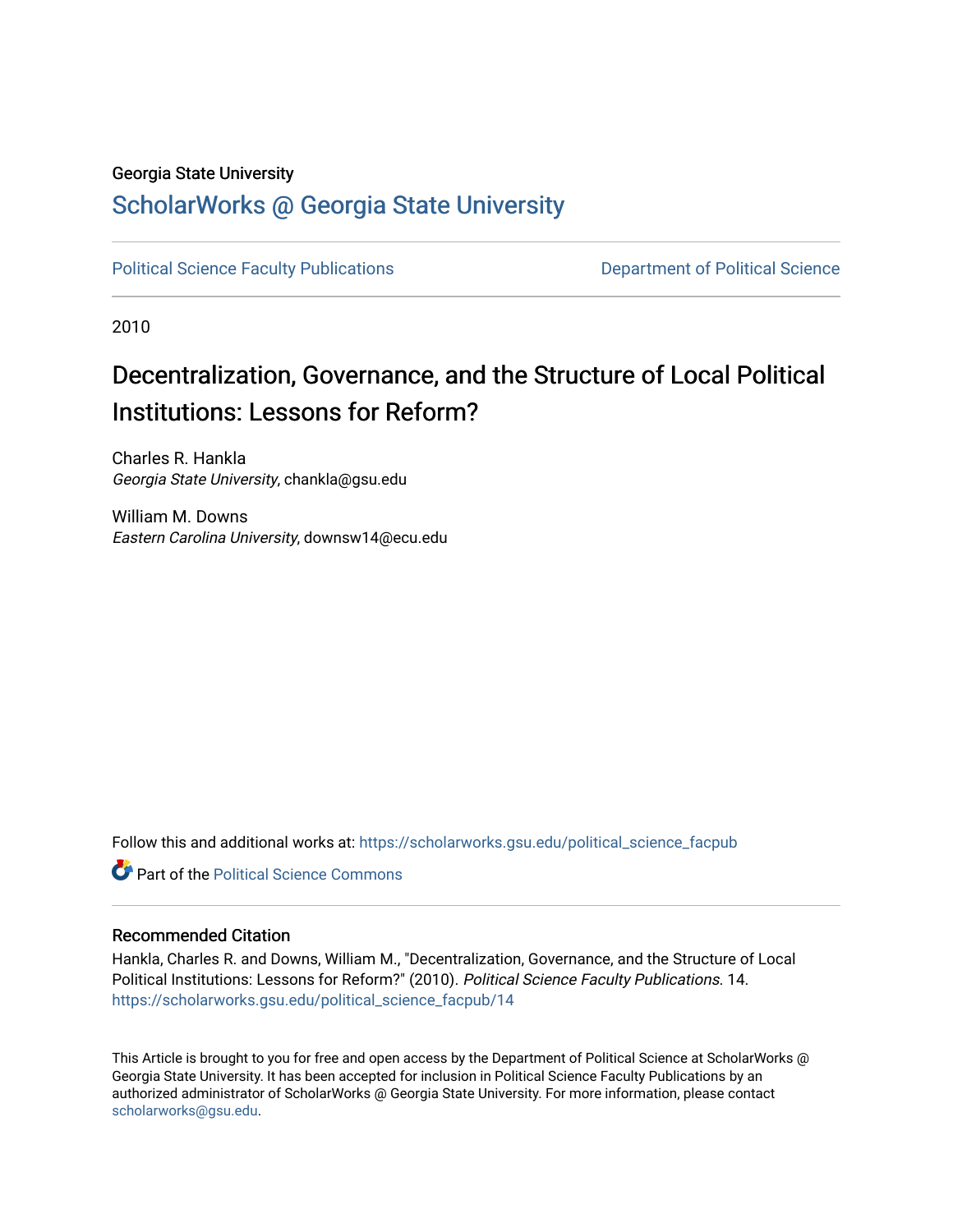### **Decentralization, Governance, and the Structure of Local Political Institutions: Lessons for Reform?**

Charles R. Hankla [polcrh@langate.gsu.edu](mailto:polcrh@langate.gsu.edu)

William M. Downs [polwmd@langate.gsu.edu](mailto:polwmd@langate.gsu.edu)

Department of Political Science Georgia State University Atlanta, GA 30302 **USA** 

# Forthcoming from *Local Government Studies*

#### **Abstract**

Many governments are devolving power to elected local councils, hoping to improve service delivery and citizen representation by bringing officials closer to the people. While these decentralization reforms hold the promise of improved governance, they also present national and sub-national leaders with a complex array of options about how to structure newly empowered local political institutions. This article draws on cross-national experience and the latest research to identify the trade-offs inherent in structuring local political institutions. The study's specific interest is in the impact of strong, locally elected councils on governance and representation. Proceeding from an empirical basis that competitive elections are vital for the legitimacy and efficiency of local political institutions, the analysis first questions the impact of four institutional features – central versus local control, local executive versus local council authority, local council structure, and the role of parties – on service provision and fiscal solvency. The article's second section analyses the impact of decentralization on political representation, with a particular focus on the role of institutional design in combating the threat of extremist parties. A final section summarizes empirical findings and advances some policyrelevant conclusions.

#### **Acknowledgements**

We would like to thank Jorge Martinez-Vazquez for his invaluable advice. We have also benefited from financial support from the US Agency for International Development for work under contract to the International Studies Program at Georgia State University.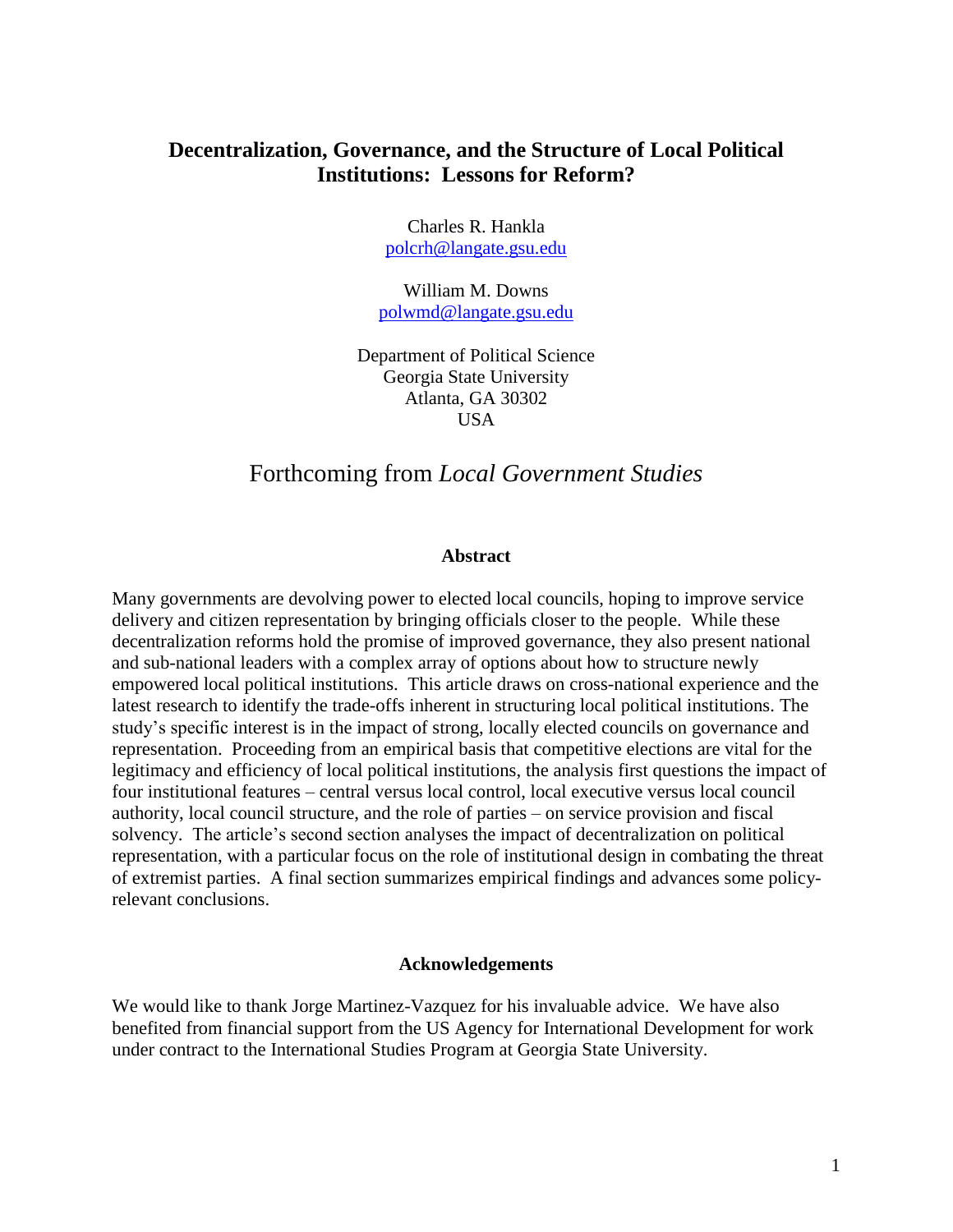Many governments are devolving power to elected local councils, hoping to improve service delivery and citizen representation by bringing officials closer to the people. While these decentralization reforms hold the promise of improved governance, they also present national and sub-national leaders with a complex array of options about how to structure newly empowered local political institutions. Because the experiences of decentralized countries around the world vary so dramatically these choices matter, and they may well make the difference between a successful and a failed reform program. This article draws on crossnational experience and the latest research to identify the trade-offs inherent in structuring local political institutions. Specifically, it focuses on the impact of strong, locally elected councils on governance quality and representation. While much of the extant literature has either weighed the advantages and disadvantages of decentralization itself or focused on the fiscal structure of local government, the present study seeks to link the success of decentralization reforms more clearly with discrete institutional choices.

The article addresses the following research question: which types of local political institutions will tend to produce the best governance outcomes? While national context is obviously a critical consideration when designing institutions, the purpose here is to identify any broader, cross-national patterns that may inform these decisions. The article's first section makes the case that competitive elections are vital for both the legitimacy and the effective functioning of local political institutions. It then moves to an examination of four institutional features – central versus local control, local executive versus local council authority, local council structure, and the role of parties – and their effects on governance quality and macroeconomic discipline. The focus is on these two outcomes because they are, perhaps, the most commonly used to judge the performance of government at the local level, both by scholars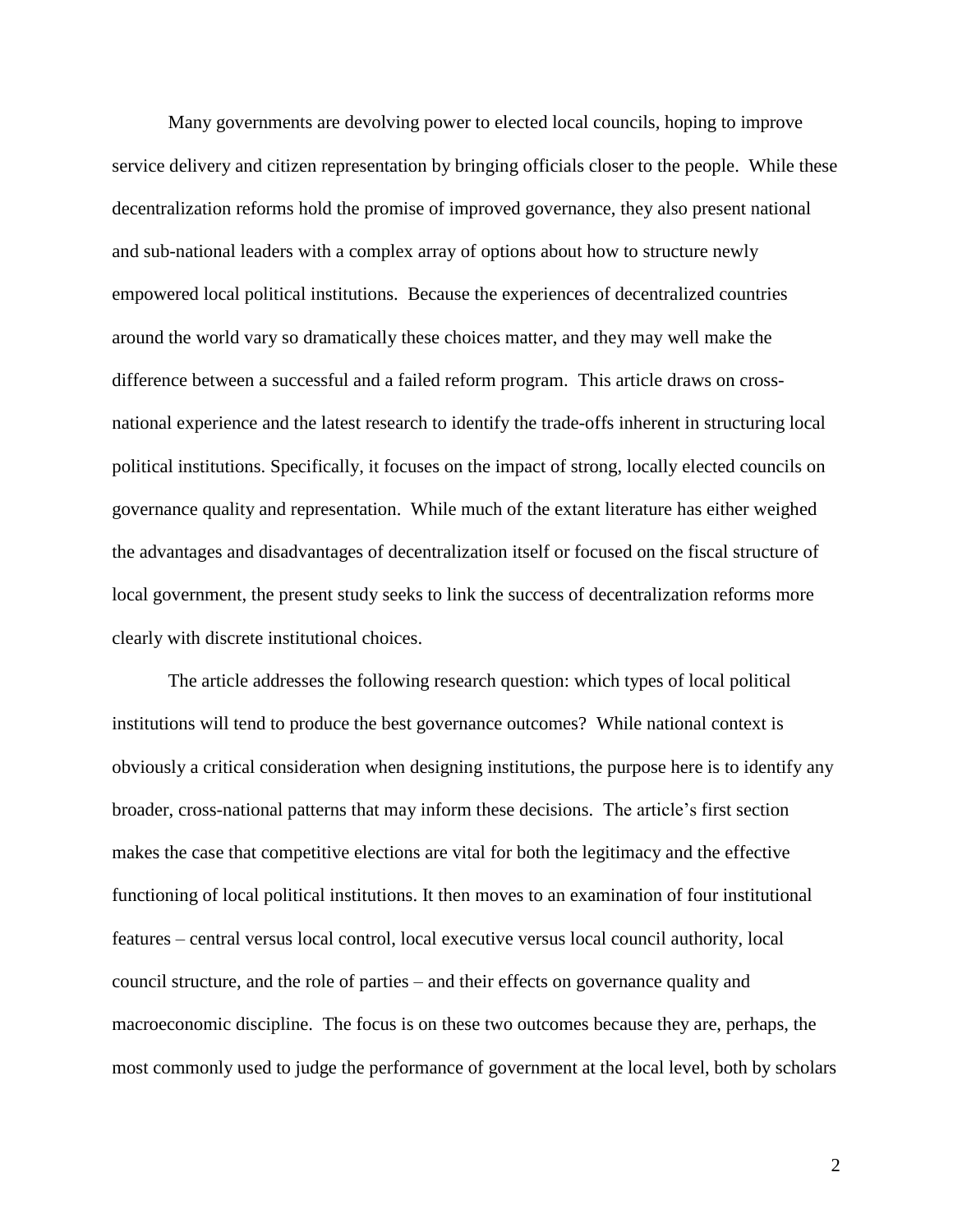and by citizens. As elaborated below, studying governance quality and macroeconomic discipline effectively encompasses additional issues such as local preference representation and corruption. In its second section, the article analyses the impact of decentralization on political representation, with a particular focus on the threat of extremist parties. A final section summarizes the key findings and conclusions.

#### **Local Government Structure, Governance Quality, and Macroeconomic Discipline**

It is important to define the structures of sub-national government and to clarify what is meant by "quality governance" and "macroeconomic discipline." The local council is defined as the supervisory-legislative body charged with such tasks as passing ordinances and approving budgets. By contrast, the local executive, which may be popularly elected or chosen by the council, is responsible for such functions as implementing council decisions and drafting budget proposals. Quality governance occurs when government officials focus on providing citizens with the public goods that they desire. Doing so first requires governments to discern the preferences of the local electorate, so that the appropriate level and type of public goods can be provided. It also requires officials to prioritize the provision of these public goods (such as education or health care) over the distribution of particularistic goods (such as subsidies or transfers) that use taxpayer money to benefit only a small group of influential citizens. It is here that political institutions can be decisive, for they help determine whether officials have electoral incentives to serve the public will or to pay off supporters. Macroeconomic discipline is manifested when local governments do not systematically run budget deficits. Occasional deficits can be a rational response to unusual local challenges, such as natural disasters, but they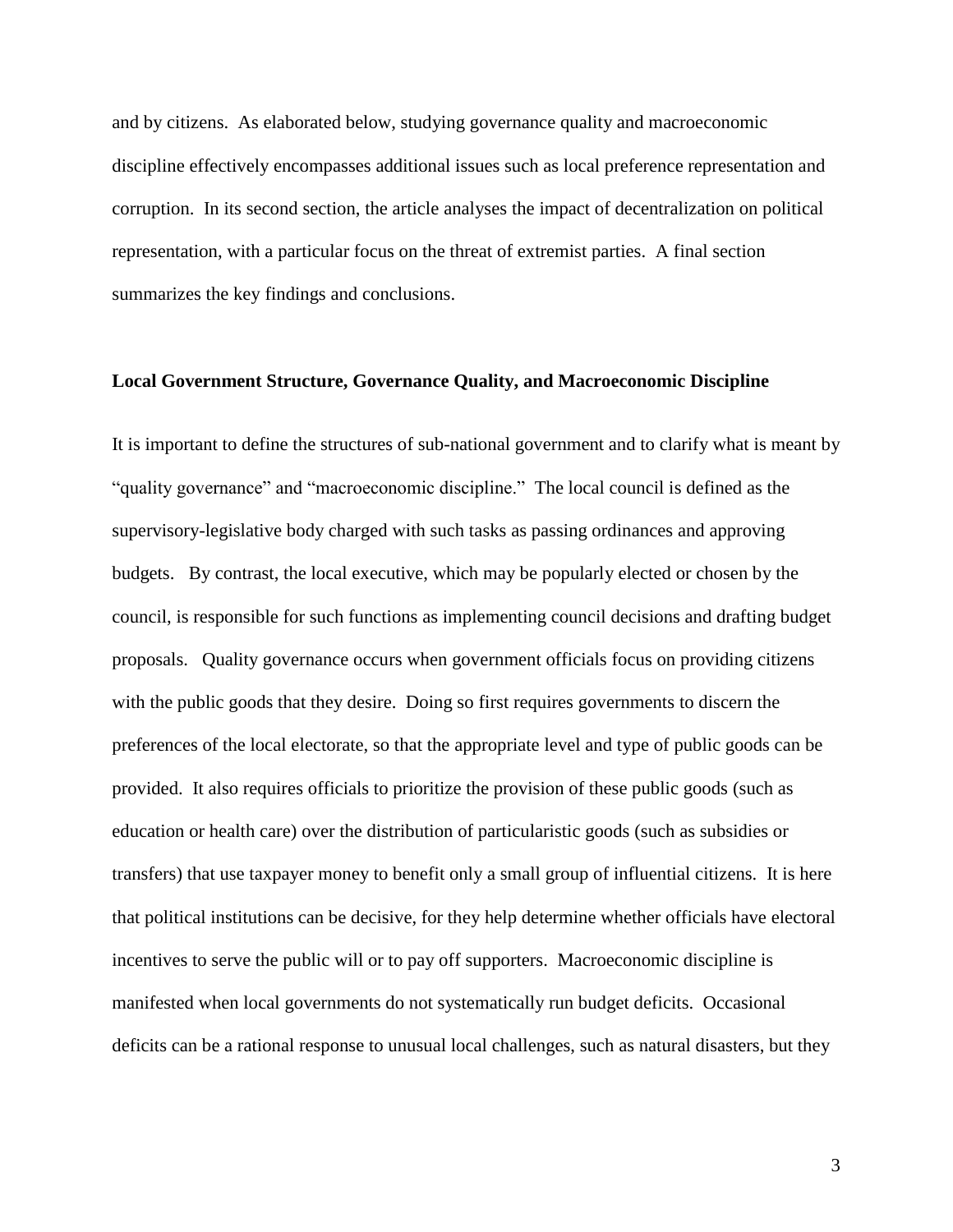should not be sustained over the long run. Such fiscal irresponsibility can lead to contracted local savings and reduced future income (Gale and Orszag 2003).

#### *The Role of Democratic Elections*

Researchers largely agree that local democratic elections are necessary to realize the benefits of decentralization. Decentralization is said to be advantageous because local governments are in a better position than national or provincial authorities to target public goods to the preferences of local citizens. Without elections it is impossible to make local governments accountable to these citizens, reducing the probability of effective targeting (see Manor 1999, Bird and Vaillancourt 1998). To take just one example, Enikolopov and Zhuravskaya (2007), in a quantitative analysis of 75 developing and transitioning countries, found that administrative decentralization alone did not improve service delivery or reduce corruption.

There is also a broad consensus among scholars that electoral competitiveness, by threatening dishonest or incompetent officials with removal, tends to improve fiscal responsibility and governance quality. In a study of Western European countries, Hallerberg (2004) found a link between high electoral competitiveness and lower budget deficits. Similarly, Wibbels (2003) found that US states with greater electoral competitiveness were less likely to seek federal bailouts, although Remmer and Wibbels (2000) qualify that finding by arguing that competition only provides governance benefits in two-party and not multiparty systems. Competitive local government elections are certainly not the only means of inducing responsibility and accountability; indeed, other forms of citizen participation--e.g., referenda, egovernment, citizens panels, focus groups, public meetings, satisfaction surveys—may also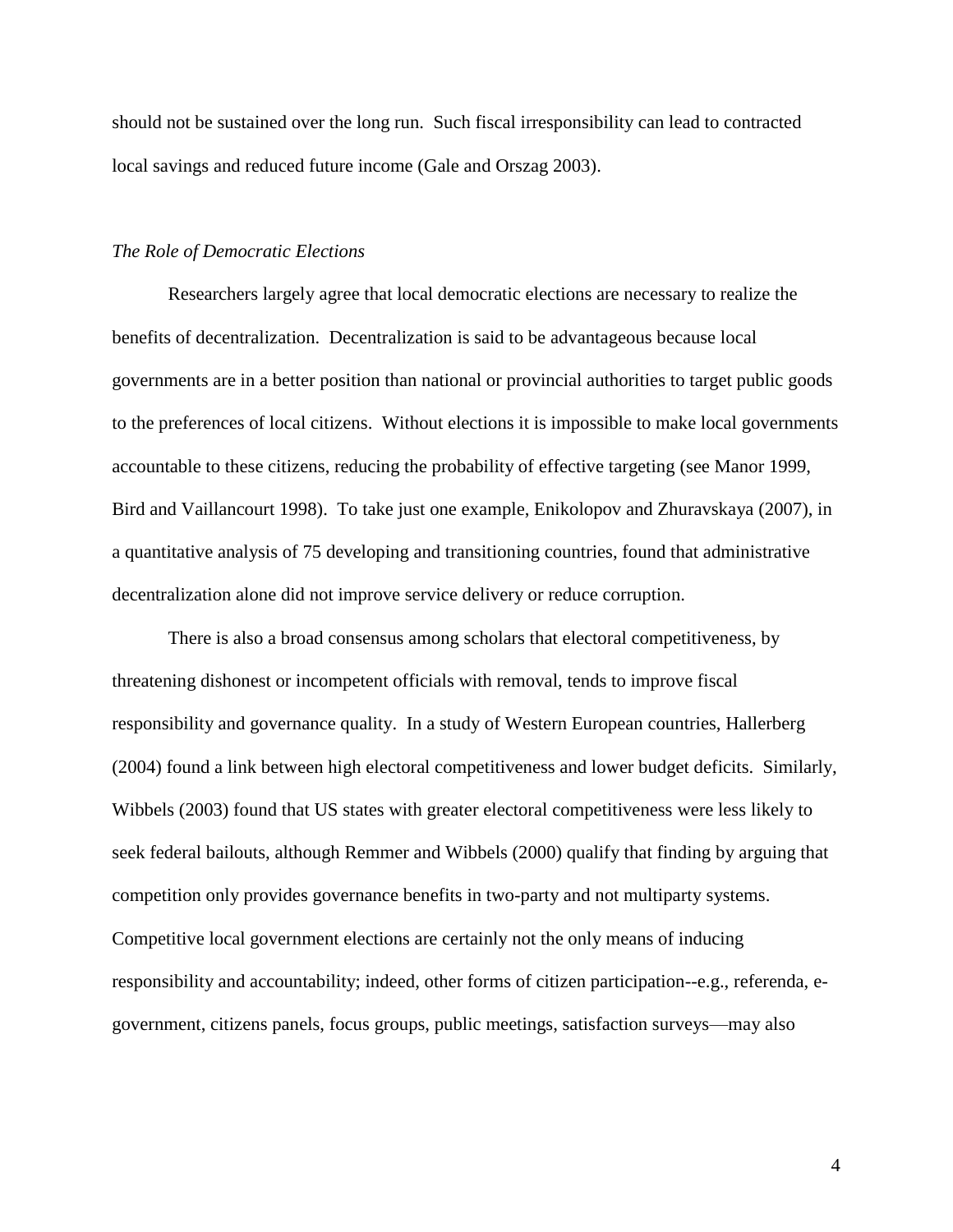provide incentives for good governance and fiscal discipline (Wilson 1999). Elections are, though, the most potent.

 The beneficial effects of competition are most fully realized within the context of a stable party system. Numerous studies have found a relationship between budget deficits and high turnover in the parties that control government. When parties expect to lose their seats in an upcoming election, they have an incentive to overspend public money and leave the harmful effects of deficits to their successors (Roubini and Sachs 1988, Grilli, Masciandaro, and Tabellini 1991, Franzese 2002). As a result, to encourage budgetary responsibility, competition should be strong enough to threaten dishonest officials with removal, but not so strong that successful parties have little hope of reelection.

#### *Local versus Central Control*

Assuming, then, that local governments are elected, should central governments interested in improving service delivery delegate more authority to local officials? Tiebout launched the modern study of decentralization in 1956 by arguing that, if different local authorities prefer different fiscal policies, the devolution of some power to sub-national government should be efficient. Which policy powers should be retained by the centre and which should be provided to sub-national authorities? Oates (1972) famously argued that control over specific public goods should be delegated to the lowest tier of government where they do not produce significant cross-constituency spillover effects. In Western Europe there are certain functions controlled at the local level virtually everywhere. These include water supply, tourism, roads, building permits, sewage, trash, and libraries. Other functions are controlled at the local level in the more decentralized states, and not in other states. These functions include secondary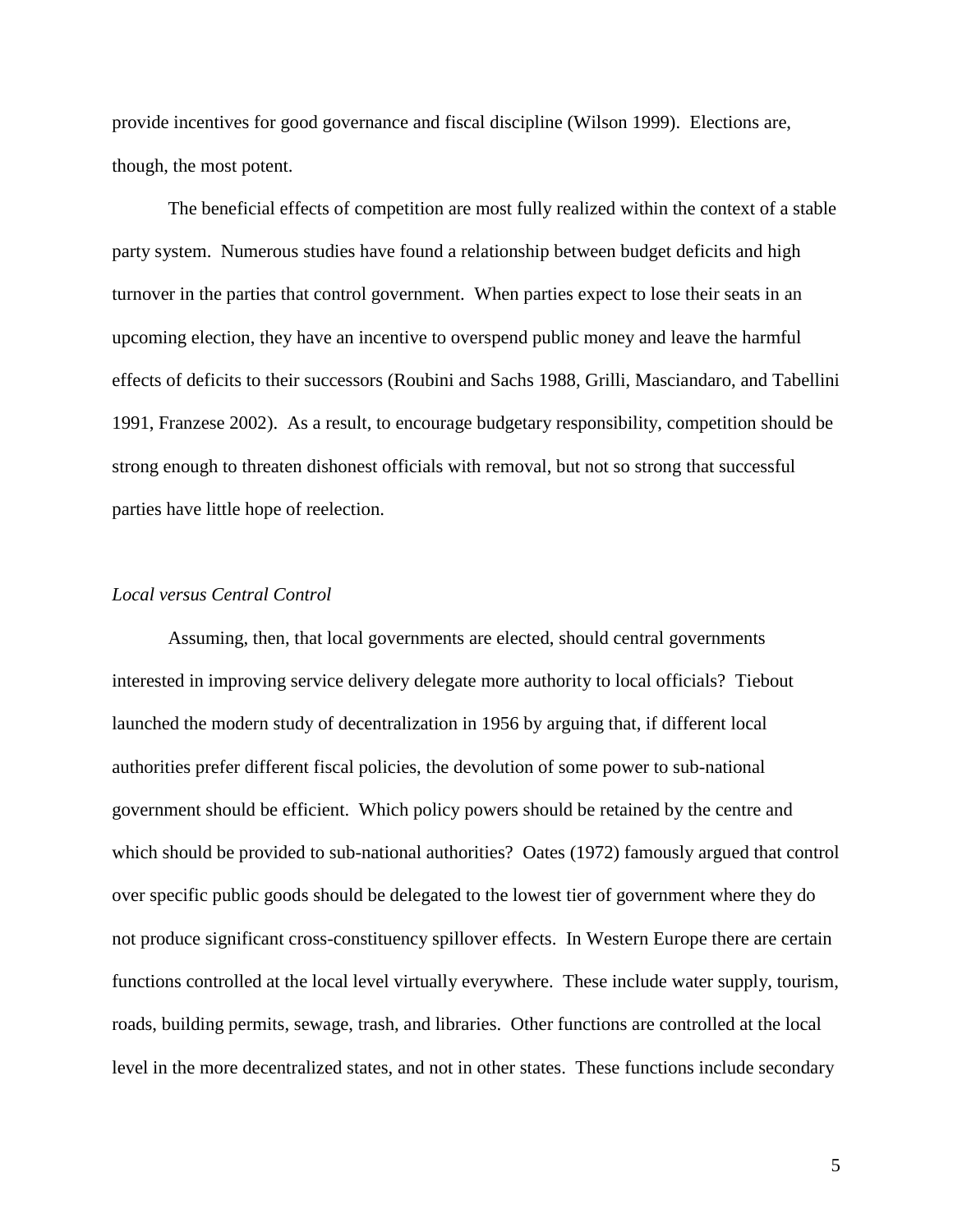education (where personnel, buildings, and curriculum may be controlled at different levels, as in France), electricity, hospitals, and disaster response (Norton 1991). In the recent South African reforms, which many observers consider successful, policies such as unemployment insurance, immigration, and defense are retained by the centre, education, health, and roads are shared by the centre, the province, and the locality (with the local authority's role primarily in administering programs), and water, sewage, and refuse are left solely to the locality (Wehner 2000).

For sub-national governments to be sufficiently independent to generate the benefits of decentralization, it is necessary for reformers to get the fiscal system right. For local governments to have any authority, they must at a minimum have control over their budgets. In other words, if local authorities are receiving their funding from central or regional governments, these higher authorities must not constantly tie the funding to mandates, but rather leave some discretion to local officials. More complete local independence requires not only spending autonomy, but also taxation autonomy. If local governments have the freedom to raise their own revenues, not only can they target spending decisions to local preferences, but they can also adjust the size of government and balance the desire for spending against a willingness to pay the tax necessary to finance that expenditure (see von Hagen 2003, Rodden 2002).

The governance implications of genuine decentralization continue to generate controversy, however, and empirical studies on both sides of the issue abound. To provide some representative examples, Lewis (1998) found that decentralization improved water services in Kenya, while Parry (1997) found no improvement after the decentralization of education in Chile. Huther and Shah (1998) associated decentralization with reduced corruption, while Triesman (2002, 2007) found no impact. Von Braun and Grote (2002) argued that more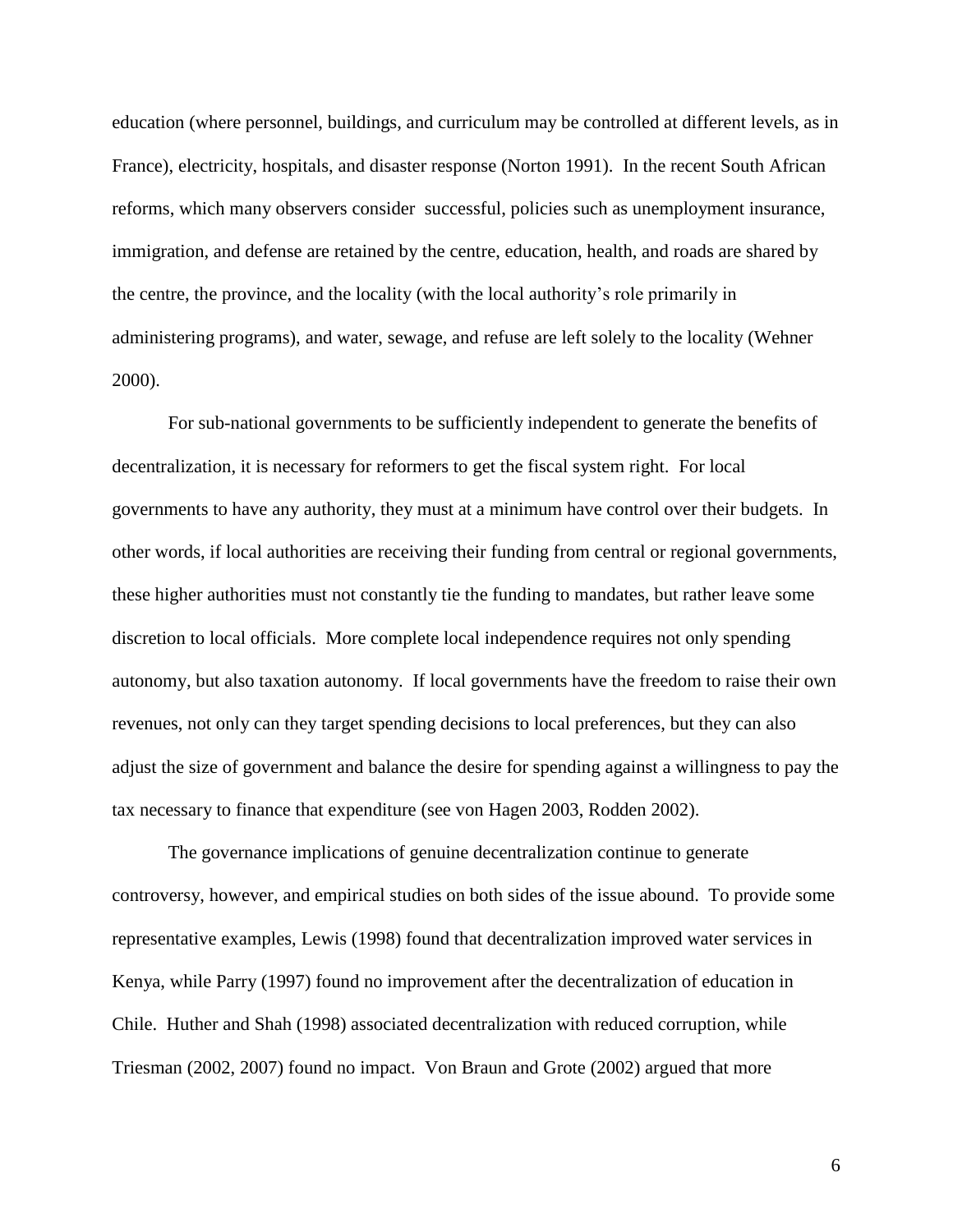decentralization reduces poverty, but Davoodi and Zoe (1997) linked decentralization with slower growth. Wibbels (2000) found that federated states are likely to experience higher inflation, whereas Estache and Sinha (1995) concluded that fiscal decentralization tends to increase both total and subnational spending on public infrastructure.

Increasingly, scholars are eschewing categorical statements about the benefits and harms of decentralization in favor of seeking to identify the conditions under which decentralization best lives up to its potential. Summarizing the state of the literature, Hankla (Forthcoming) identified nine conditions under which decentralization should provide benefits, all other things being equal. These conditions included democratic elections, sub-national budgetary and expenditure freedom, sub-national access to administrative resources, and regional equity transfers by the centre. Rodden (2006) argued that the potential risk of fiscal indiscipline can be greatly ameliorated by central governments either by restricting local government borrowing or by imposing a credible no bailout policy. Treisman (2000) argued that decentralization, by producing more "veto players" who must be consulted before policy can be changed, tends to lock in preexisting rates of inflation, whether high or low. In a similar analysis, Nooruddin (2008) showed that the increasing influence of state governments in India reduced growth rate volatility by allowing the country to commit to policy stability. Rodden (2003) argued that clearly delineated responsibilities between the central and sub-national governments should improve governance by clarifying which level of government is responsible for specific policy decisions.

Clearly, there is no consensus as to the general impact of decentralization on governance, and scholars are beginning to recognize the important mediating role played by the social, economic, and institutional characteristics of individual countries. The theoretical case for the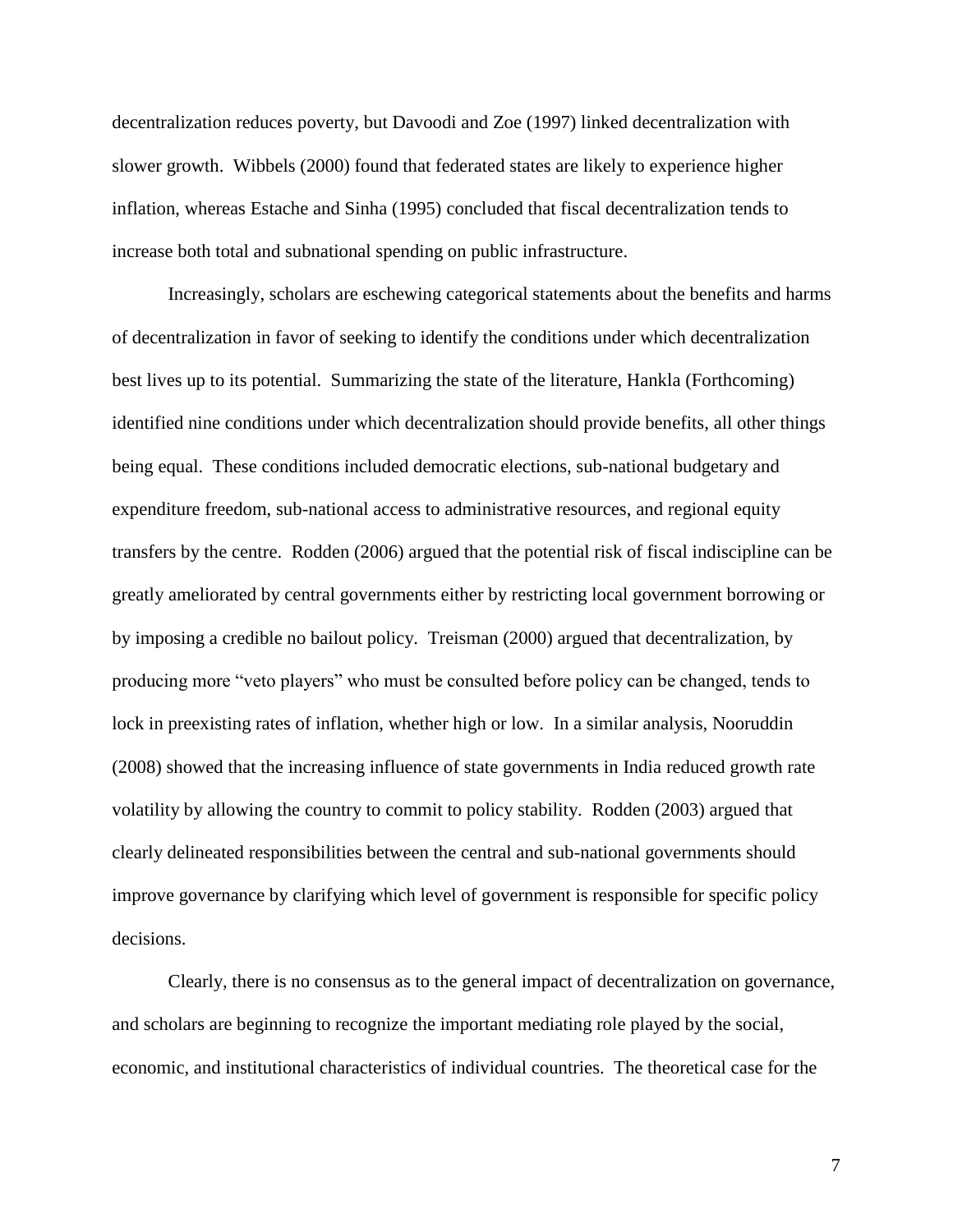benefits of decentralization remains strong, however, and the devolution of central authority seems to have been beneficial in certain national contexts. To the extent that we can draw a conclusion from the literature, therefore, it is that decentralization holds out the promise of improved governance, but that its specific structure must be tailored to individual national circumstances.

#### *Local Council versus Local Executive Dominance*

If national or provincial officials decide to delegate authority to the local level, what is the best way to structure the political institutions that will exercise this authority? At issue, first, are the sorts of powers that might strengthen a local council vis-à-vis a local executive. Most clearly, stronger councils will have significant authority over the budgetary process, with the power to initiate or amend taxation and spending proposals. Furthermore, local councils are stronger when the reversion budget--the budget that is implemented when the executive and the legislature fail to agree--is either the prior year's budget or the council's preferred budget. When the reversion budget is the executive's proposal, local councils must agree on an alternative or allow the executive to dictate (Baldez and Carey 1999). To be strong, local councils should also have sufficient resources, access to information, and expertise to oversee the bureaucracy operating within their purview (USAID 2000). For example, the question of local council authority over the civil service has been a contentious one in India, where local councils in most states find themselves unable to oversee the actions of the district magistrates assigned to their constituencies.

A second source of authority for local councils is the power to select and remove the local executive. When councils enjoy this authority, local government, to borrow a term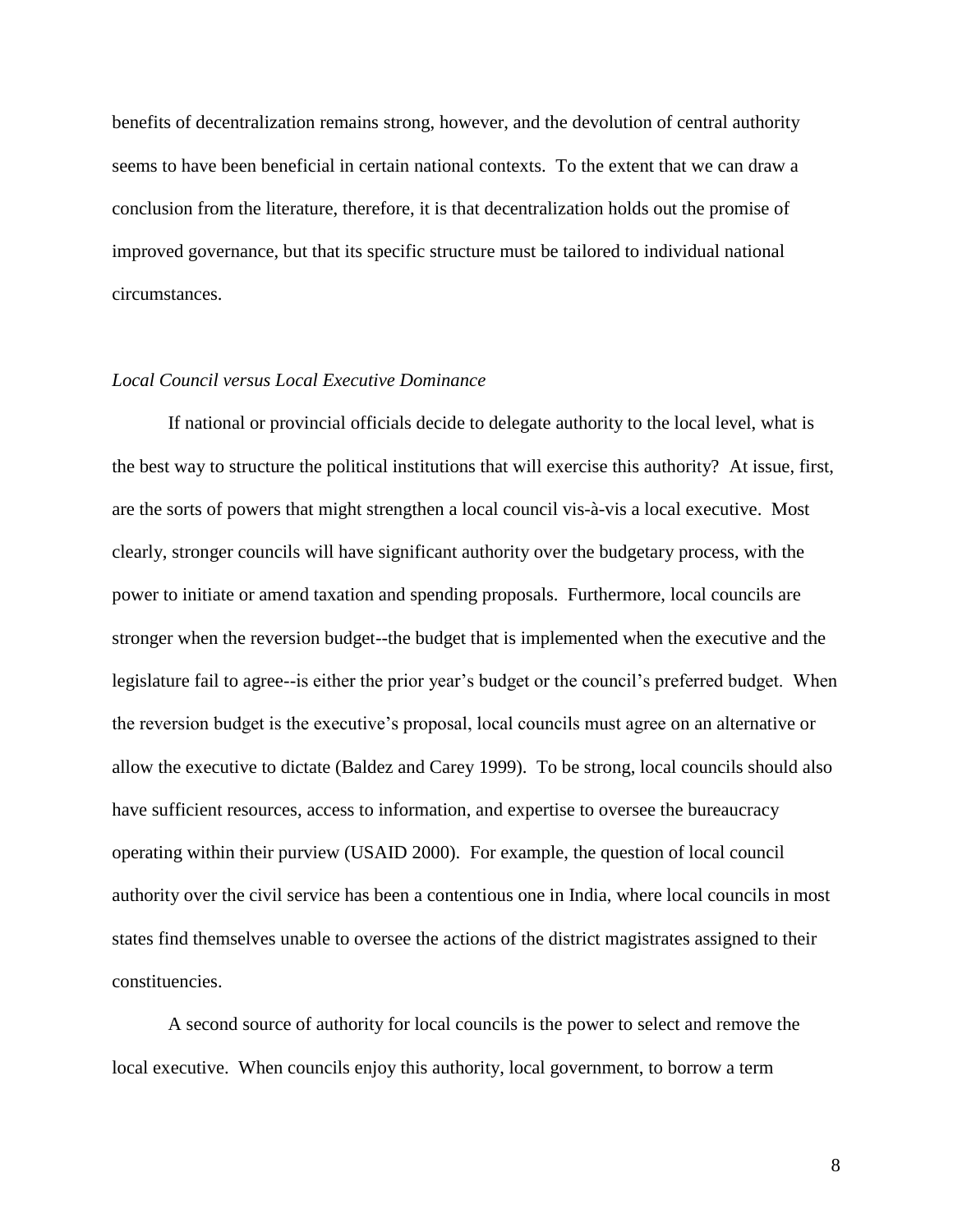generally used at the national level, is "parliamentary" in form. The primary advantage of this form of government, from the perspective of the local council, is that executive authority is directly responsible to the elected body. In practice, the threat of central or provincial intervention makes it rare for local councils to summarily remove executives, even when they have the power to do so. Nevertheless, appointment power and (where present) removal power can be significant sources of authority for local councils. This is not to say that local councils in "presidential" systems, where the local executive is popularly elected, are always helpless. While councils in some systems enjoy the authority to remove an executive, those in a greater number enjoy sufficient power over the municipal or district budget to compel attention. Based primarily on analyses of the national level, much of the literature in political economy finds that the presence of strong elected executives tends to improve both governance and macroeconomic discipline. There is, however, another strong current in the literature that highlights the benefits of more collegial forms of executive authority.

The logic supporting executive authority is straightforward, but differs slightly for each outcome. Strong executives are said to improve governance because they represent a broader constituency than members of the legislature, providing them with an incentive to provide public over particularistic goods. While individual legislators (or, by extension, local council members) represent only a portion of the nation (or locality), executives are accountable to the entirety. They should therefore be less inclined to cement their authority with patronage and particularistic goods because of the difficulties of paying off all the relevant interests. Furthermore, executives (at least unitary executives) should be less susceptible to the kind of vote trading and logrolls that can drive up patronage spending in legislatures or councils.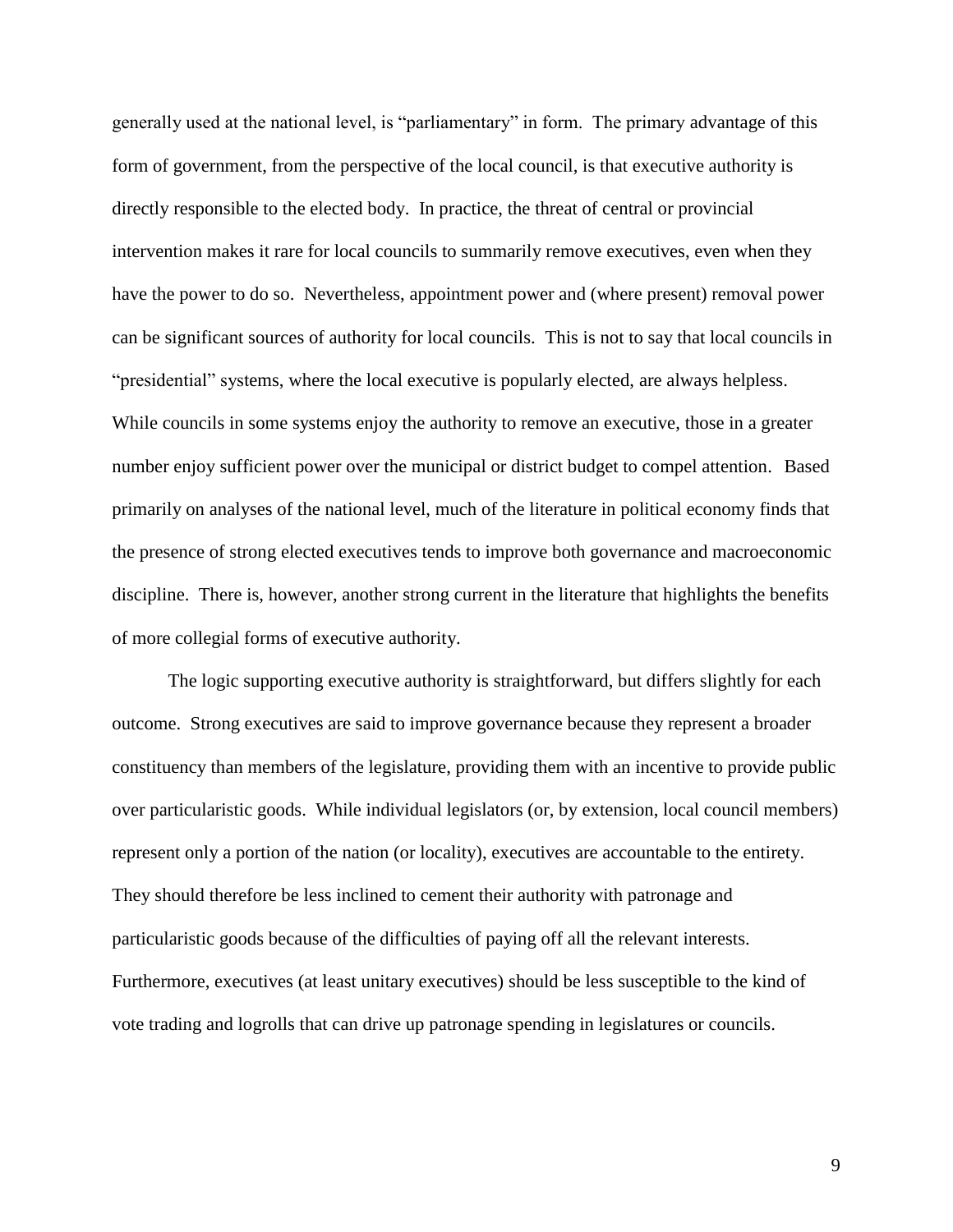Similarly, strong executives should improve macroeconomic discipline by using their authority to overcome the common pooled resource problem inherent in budgetary politics. Where legislatures or councils have budgetary authority, such a problem materializes when each member internalizes all of the political benefits of directing public spending to supporters but accepts responsibility for only a portion of the harms resulting from unbalanced budgets (e.g., Roubini and Sachs 1989). As a result, just as competing ships have an incentive to over-fish, legislators and council members with different interests have an incentive to overspend. Strong executives can help rein in this spending by setting spending caps or negotiating among competing interests.

One potential consequence of these arguments is that local executive authority should generally be identified with a single individual. In his study of institutional design at the local level, Blair (1991) argued that strong local executives, whether directly elected, elected by the council, or chairing a committee of aldermen, tend to improve the locality's financial balances. The focus of Blair's study is to critique the British system (also used in Norway) of collegial executive authority vested in the local council itself. Further, much research at the national level has found that collegial executives (found principally in coalition parliamentary and divided semi-presidential systems) are associated with budget imbalances (Roubini and Sachs 1988, Roubini and Sachs 1989, Volkerink and de Haan 2001, Hallerberg and von Hagen 1999, Kontopoulos and Perotti 1999). The logic here is the same as that outlined above – members of a collegial executive will represent particularistic interests and will have an incentive to direct resources to them at the expense of the collective. For similar reasons, collegial executives may be less likely, other things being equal, to provide quality governance. For example, Ehrlich (2007) found that countries with collegial executives tend to be more susceptible to special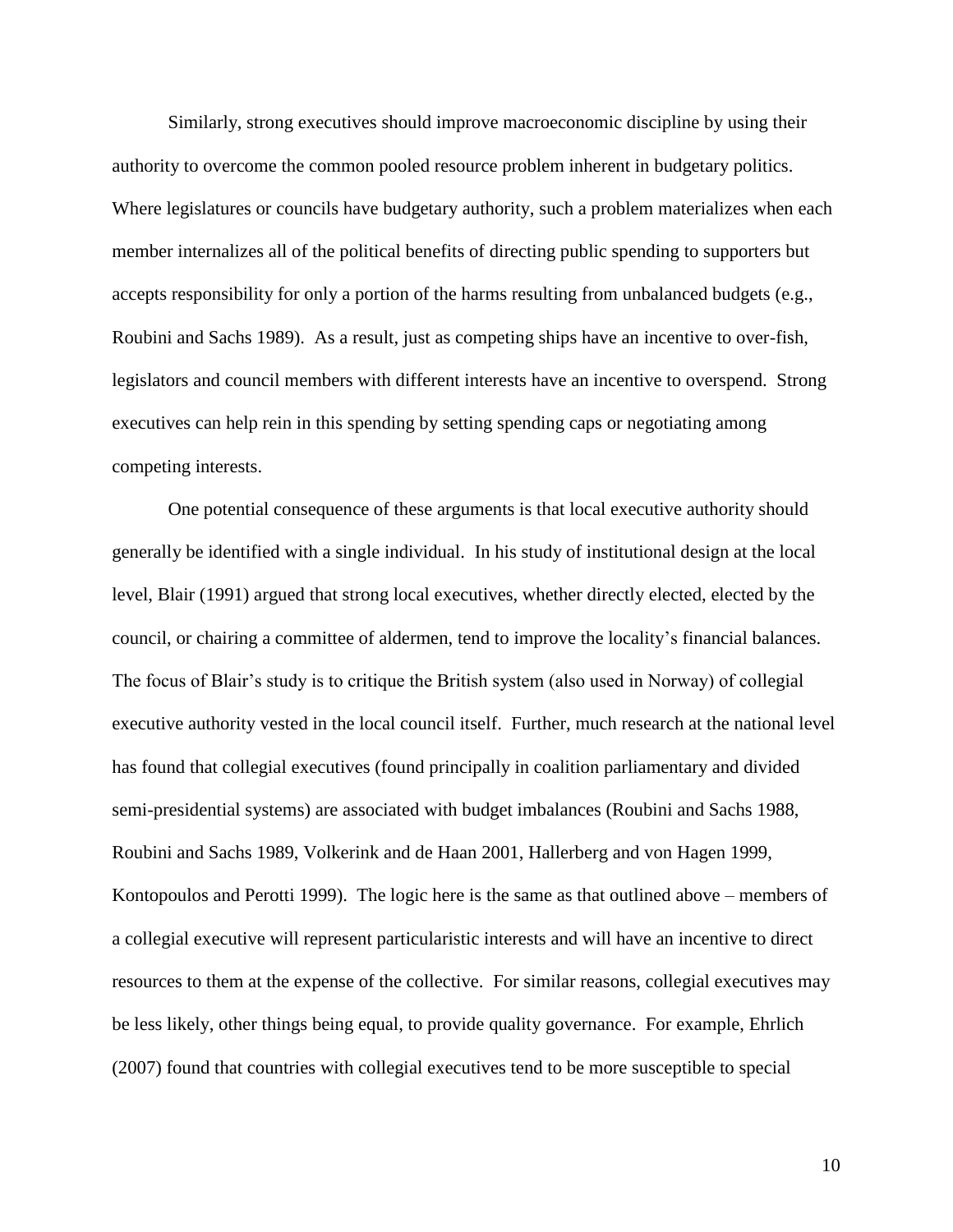interest pressure in formulating their trade policies. Similarly, in a comparison of Indian states, Mukherjee (2003) showed that an increase in the number of legislative parties (which is associated with government coalition size) led to more subsidies and fewer public goods.

What does it mean to be a strong, unified executive? Focusing on the national level, some scholars prefer presidential to parliamentary systems. For example, Cheibub (2006) found that presidential systems are more likely to balance their budgets because voters can easily assign the blame for overspending to directly elected executives. Most studies, however, simply emphasize the importance of a strong executive, however constituted. Baldez and Carey (1999), in a close study of Chile, found that the president's power to propose a budget, and the rules which make this budget law unless the legislature actively objects, have made the country one of Latin America's most fiscally responsible. Hallerberg and Marier (2004), examining Latin American presidential democracies more broadly, showed that strong presidents are able to rein in spending more effectively. Finally, Haggard and Kaufman (1995) and Wade (1990) argued that economic reform is more likely to be successful in states with strong executives.

Organizing local government around a strong government is not, however, without its drawbacks. One potential concern is that a strong executive may weaken local democracy and thereby undercut the responsiveness that motivates decentralization in the first place. Can a strong executive represent the preferences of local citizens as effectively and fully as in a more council driven system? Such a question should not be taken lightly. For example, one could argue that collegial local government would bring more perspectives into the mix, producing highly quality policy outcomes. Once a decision has been made, mutual pressures from council members to maintain single voice could then damper any vocal opposition. A more collegial approach could also help ensure that a broader swath of the population supports any policy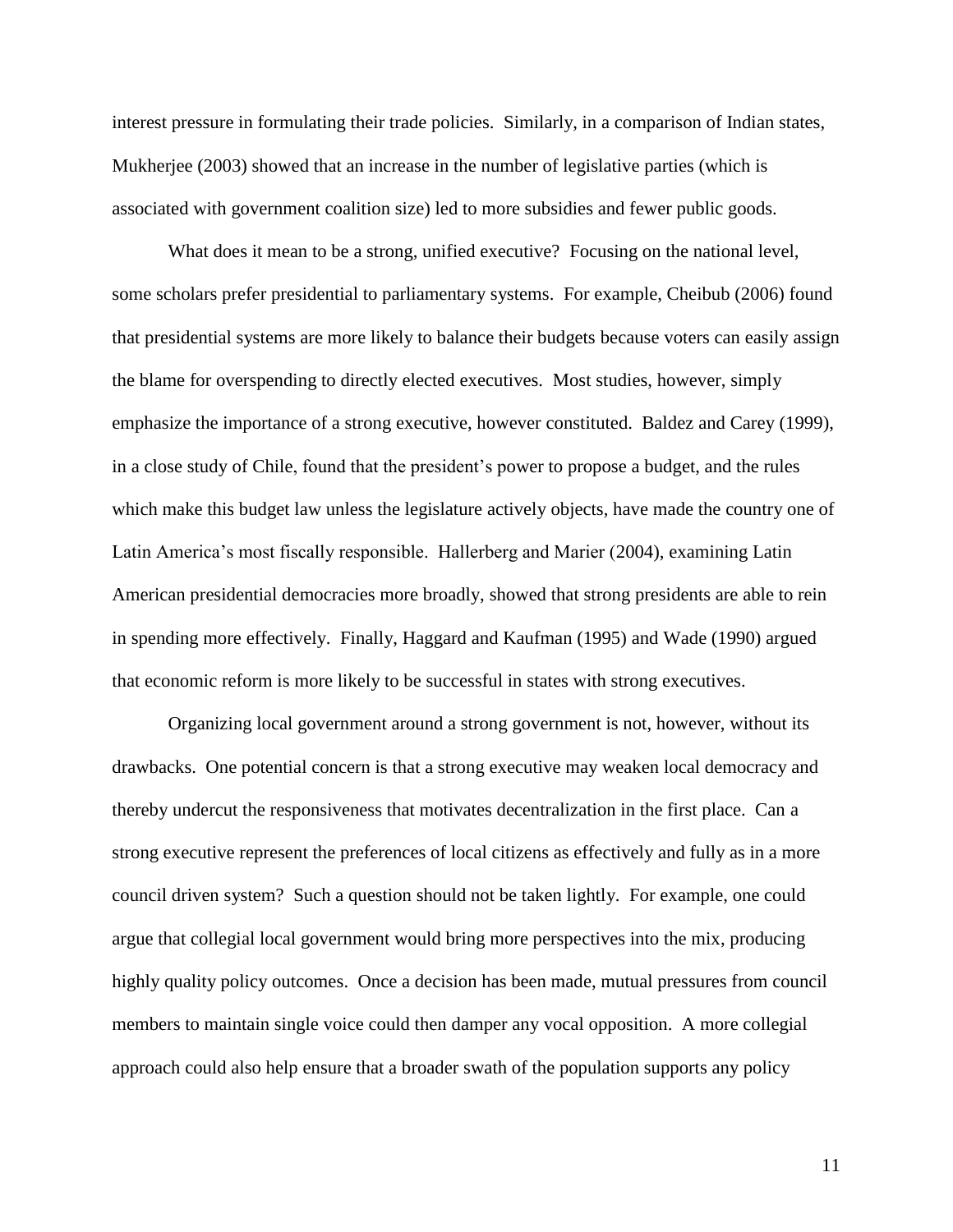changes, giving the action of the local government more legitimacy (see, for example, Gerring, Thacker, and Moreno 2006, Baylis 1980, Goodsell 1981).

There are also several alternatives to executive strength, at least for ensuring macroeconomic stability. Careful central or provincial government controls can also help local authorities overcome the common pooled resource problem even in the absence of a strong local executive. These controls might include limits on the ability of local governments to borrow on private markets or a credible no bailout policy (Rodden 2006). Strict budget rules can also be a substitute for executive strength. A large literature has found a link between such rules, including agenda control, a strong finance minister, and inter-party pacts to balance the budget, and fiscal solvency (see Hallerberg 2004, Hahm, Kamlet, and Mowery 1996, and Döring 2001). To take an example, Poterba (1994) found that American states with no-budget-carryover rules were better able to adjust to the fiscal shocks of the 1980s.

Based on these considerations, reformers on the ground are likely to be in the best position to judge whether the benefits of strong executive authority outweigh the strengths of more collegial systems. Even in the context of executive strength, it is important to make clear that influential legislatures are vital components of good governance and democratic oversight. Despite the advantages of a strong executive, it is not enough simply to have an elected executive who runs local government alone. Local councils provide an important oversight function, verifying that executives are carrying out their responsibilities honestly and effectively and making sure that all voices are heard. They also add stability to the political system by increasing the number of "veto players" who must concur with policy chance, contributing to a stable economic environment (see Tsebelis 1995, Haggard and McCubbins 2001, Hellman 1996, Gehlbach and Malesky 2008).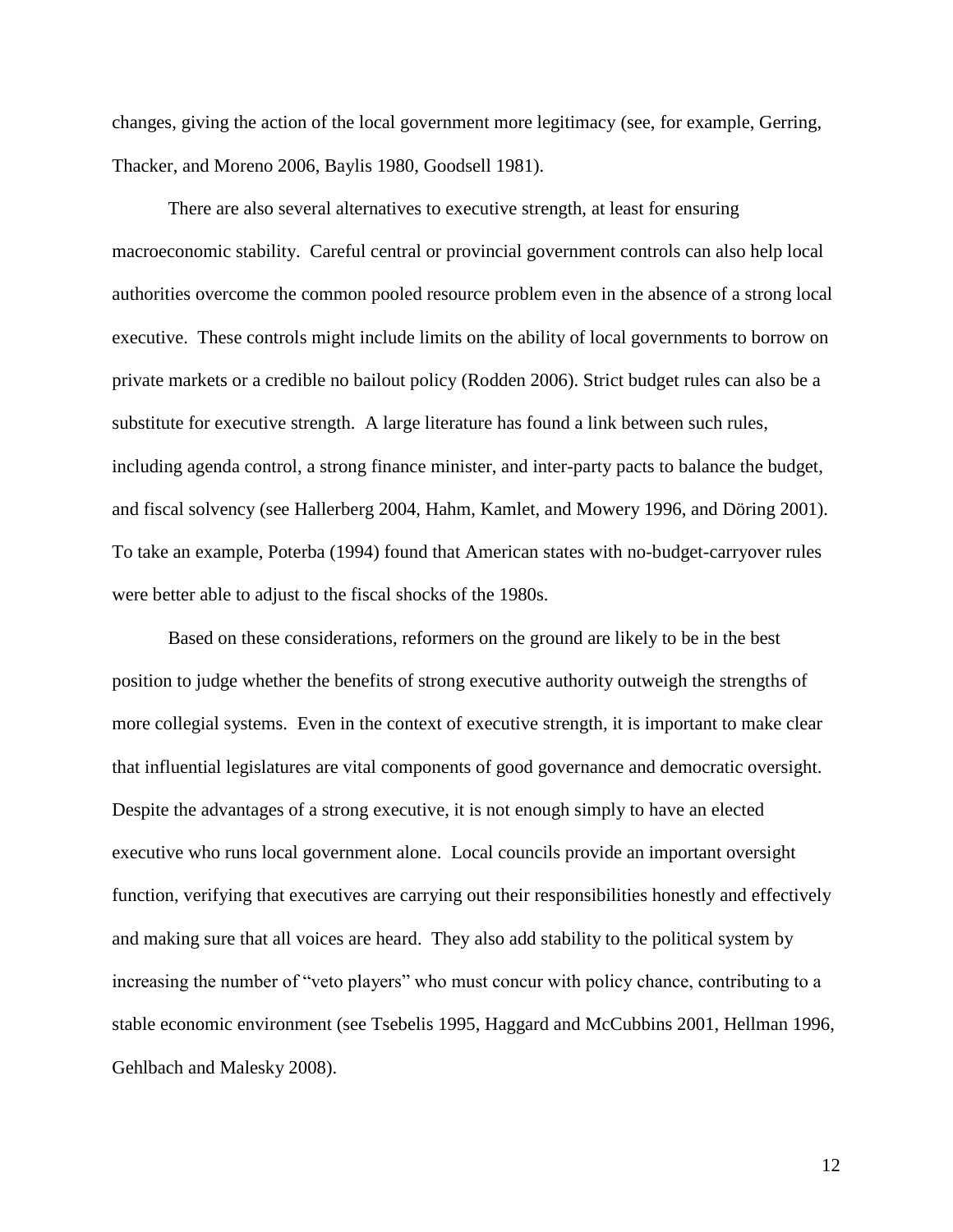#### *Structure of the Local Council*

Is there an optimal number of elected members in a local council? Past research gives us little guidance, but it identifies two potential trade-offs that should be considered. First, there is a trade-off between representation and efficiency. Given a particular municipality or district size, large local councils will be more representative because each member will stand-in for the interests of fewer constituents. More voices can be heard and can have an influence on policy. On the other hand, large local councils will have more difficulty coordinating their members to produce policy decisions, making them less efficient (see Shugart and Carey 1992). A second size trade-off concerns the balance between a local council large enough to oversee all facets of local government but small enough to minimize facility and staff costs (Nijzink et al. 2006). Central and provincial officials seeking to decentralize will have to make a political judgment about the relative importance of cost and efficiency on the one hand and representation and capability on the other.

The size of local councils will be related to the population of the municipality or district that they oversee, a decision that entails yet a third trade-off. Placing a local council over a large population increases the probability that the council (and the local executive) will have sufficient administrative support to carry out its functions. The problem is that councils governing a large population will be less representative, even if they are comparatively large. Such councils will be less able to target fiscal policy to the specific desires of the population because these desires will be more diverse.

A second issue concerns the electoral rule by which members of the council are chosen. At the local level, a system of proportional representation (PR) would normally mean taking the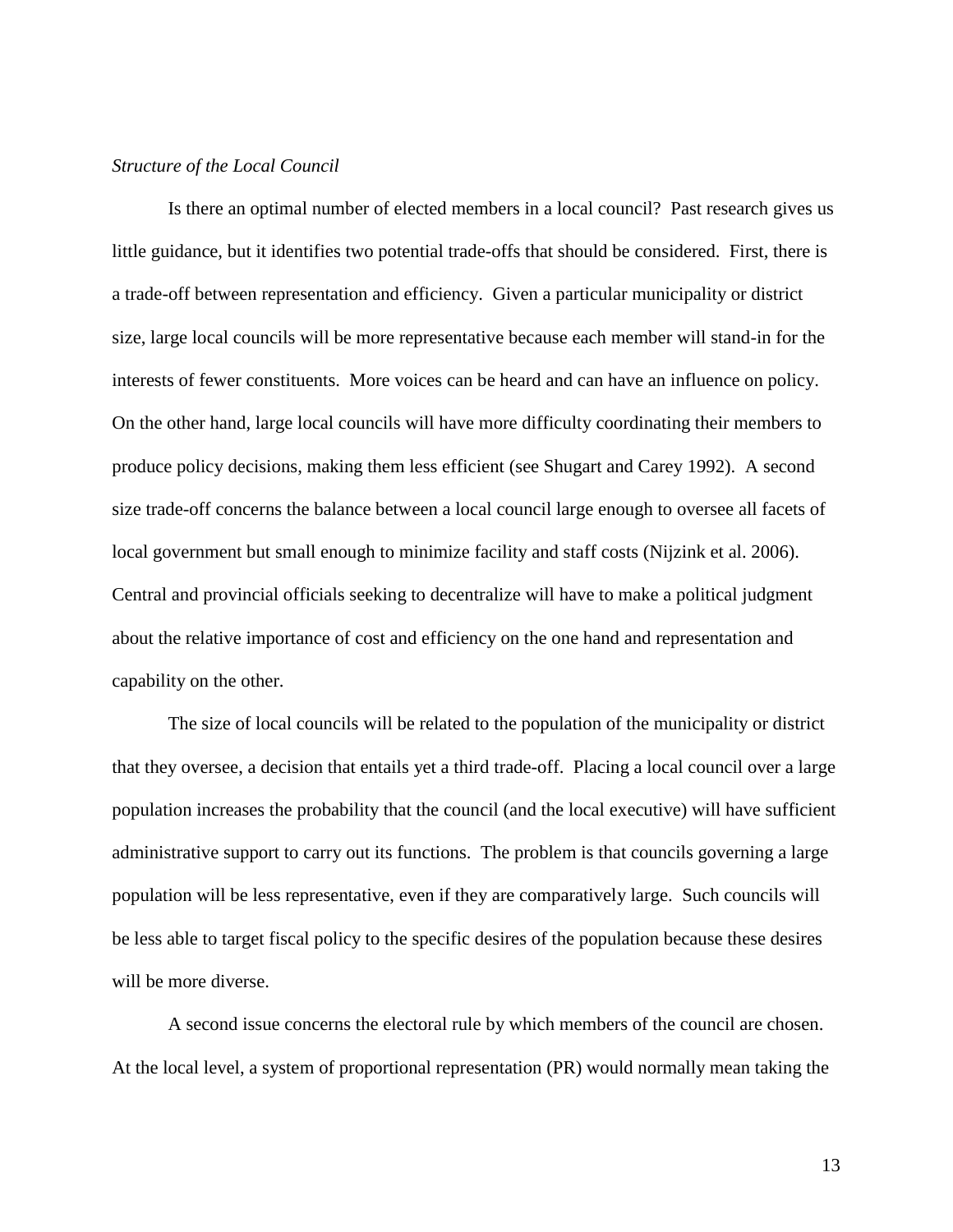entire locality as the electoral district and allocating seats to each party on the basis of the percentage of votes it received. In a majoritarian system, the local unit would normally be divided into a multitude of districts, each of which would elect a single representative (or, rarely, multiple representatives). What are the advantages and drawbacks of each approach? Proportional systems will generally lead to multiparty councils, as the threshold for winning seats in such systems is lower than in majoritarian systems (which Duverger 1954 famously associated with two parties). The party system of a country will generally react to the electoral system at the national level, so the number of parties competing in local elections may be the same regardless of the local electoral rule. To the extent that PR systems allow more parties to be represented in the local council, however, it may create coordination problems as representatives loyal to divergent parties try to overcome their differences. Such a divergence of interest may be particularly serious if the executive is independently elected or appointed by the centre, as the pressure to choose an executive could help members overcome their differences (see Mainwaring 1993). Because each local council member under PR will represent the entire district, however, they may be more likely to support public over private goods than would a member elected under majoritarian rules (see Rogowski 1987). This disadvantage of majoritarian systems, however, can be partially overcome through the election of a few "at large" members to represent the entire locality.

More generally, PR systems will tend to represent divergent groups or interests more completely than majoritarian systems, as each can express its interests through a party. Majoritarian systems, on the other hand, are better able to represent geographical diversity as each member is responsible to a smaller constituency. Majoritarian systems may thus be more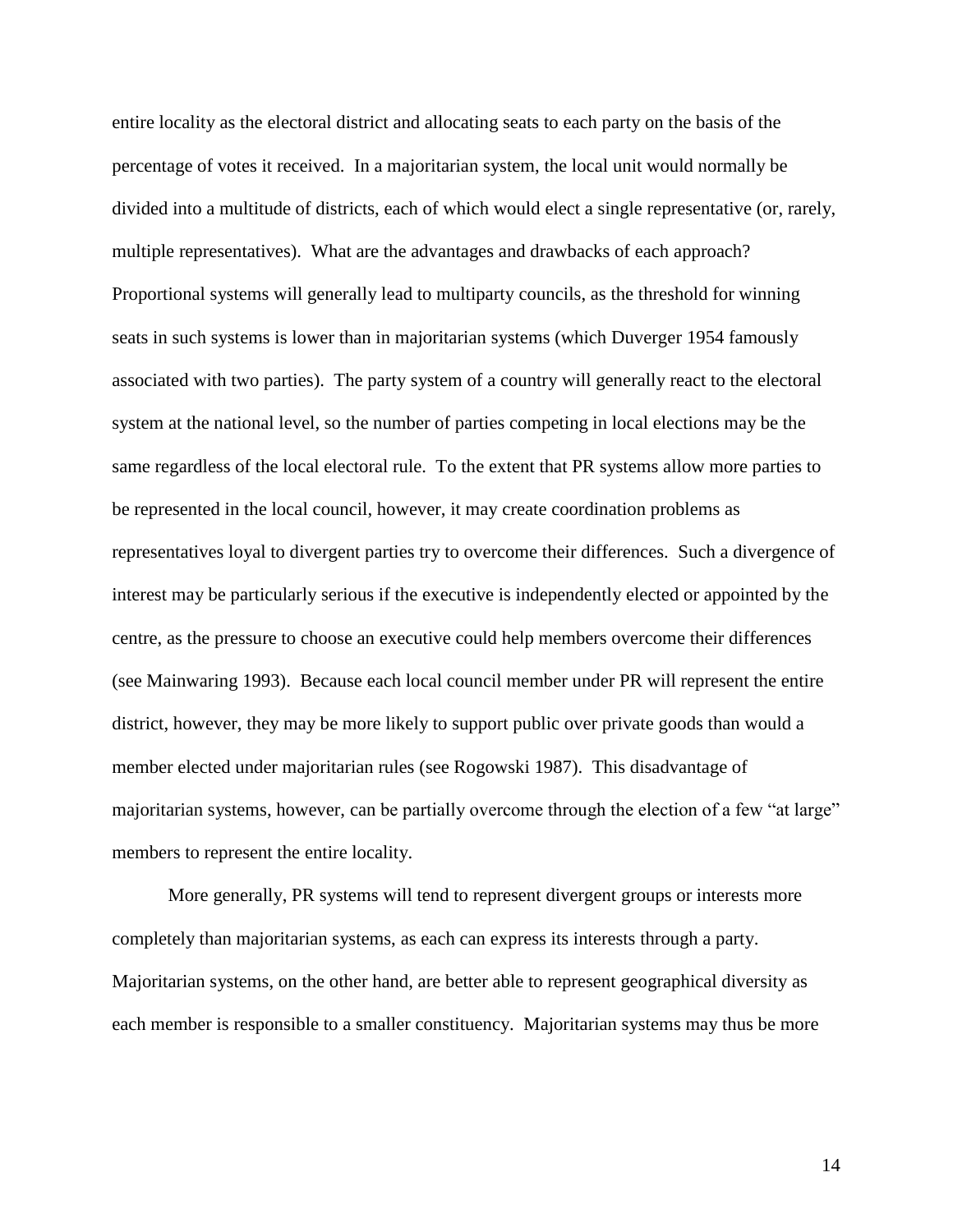appropriate for geographically diverse but ideologically homogenous localities, and PR systems for the opposite.

Two more implications of electoral system choice should be noted. First, political parties will generally play a major role in proportional electoral systems, and candidates elected under these systems will generally be responsive to the dictates of national party leaders. Open list or single transferable vote systems of PR will tend to ameliorate these effects and provide greater incentives for candidates to pay attention to local interests. The Iraqi national assembly recently voted to move from closed to open list provincial elections probably for this reason. National parties may also play a major role in majoritarian systems, especially if they control nomination powers (rather than having the decision made through a primary). On the other hand, majoritarian systems, unlike PR systems, will facilitate the participation of independent candidates, and can even be made non-partisan (Carey and Shugart 1995). The implications of these choices will be elaborated more fully in the next section on parties.

One final point about the determinants of national party influence on local elections- national political concerns can often come to dominate local elections, sometimes turning them into little more than referenda on the performance of the central government. Remmer and Gélineau (2003) found that sub-national elections in Argentina reflect voter preferences about the national level, and Rodden (2003) found similar results for Germany. National politics will be especially significant in local elections when two conditions hold. First, national trends are much more likely to matter when the national party system is replicated at the local level, either explicitly or implicitly. Second, it is probable that when national and sub-national elections occur at the same time, the outcome of the sub-national election will be heavily influenced by national politics (see Weaver 2002). In such a circumstance, voters are thinking about the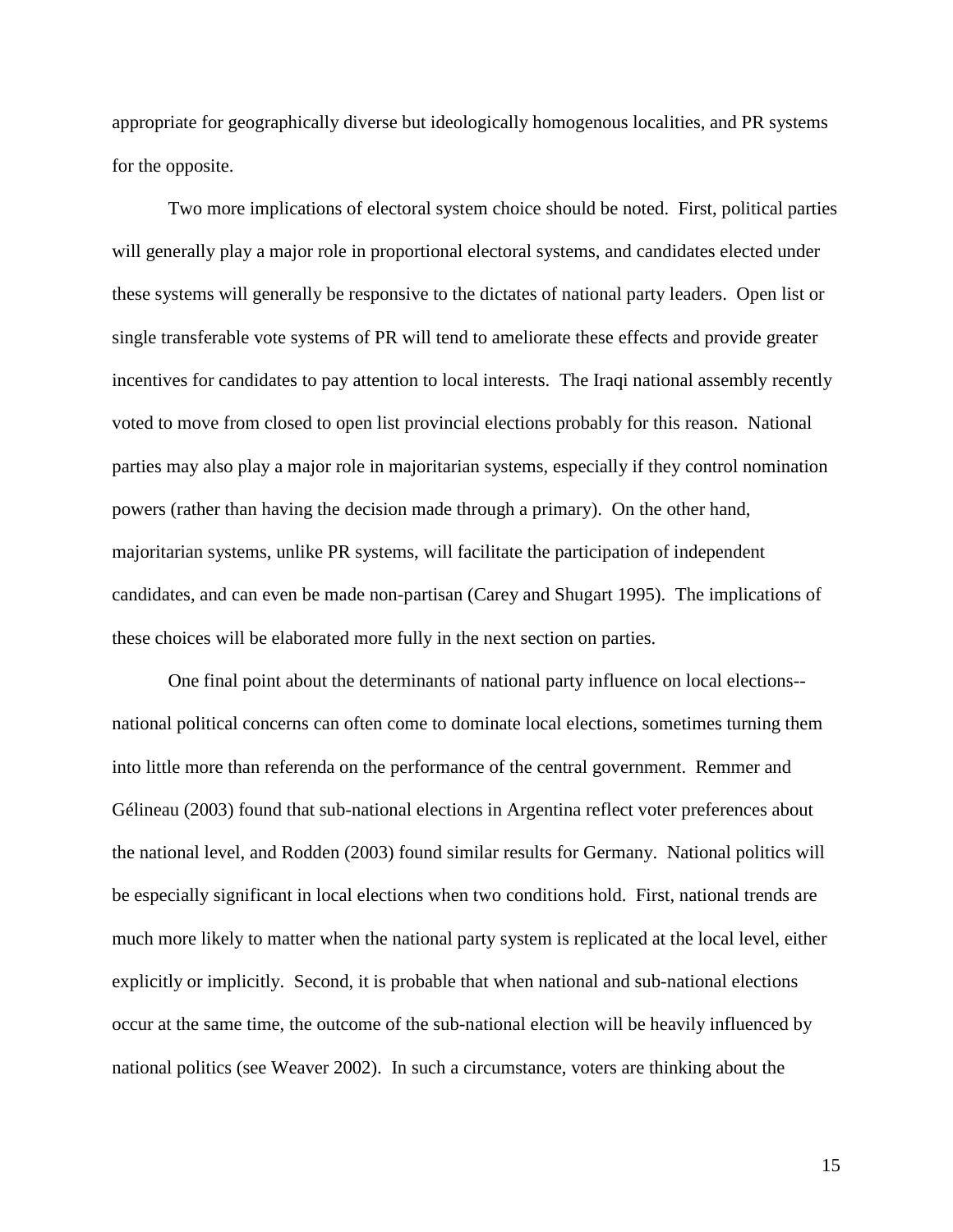performance of the central government when they go to vote, and the coattail effects of copartisan national candidates should be significant.

A second implication of electoral system choice relates to redistricting and vote counting. On these scores, PR systems may have the edge because they do not require any districting or redistricting (at least when the entire locality makes up the electoral district). Majoritarian systems, by contrast, will carve the local unit into electoral districts, the borders of which will have important implications for who wins the election. As a result, the creation of these districts will be contested politically, a fight that will reoccur if population shifts require changing the borders in the future (Horowitz 2003). Additionally, because an entire election in a majoritarian system hinges on the preferences of a single individual, the ideologically "median" voter, close elections in these systems can generate political fights that would be absent in proportional systems (see Downs 1957).

#### *The Role of Parties*

Is national party involvement in local elections good for governance and fiscal responsibility? There are at least three reasons to think the answer is "yes". First, there is an emerging literature that links strong parties with quality governance and the provision of public over special interest benefits. Parties are strong when central party leaders are able to discipline elected office-holders, often using their control over candidate nominations (Carey and Shugart 1995). Hankla (2006) and Nielson (2003) have shown that countries with stronger political parties tend to have less particularistic trade policies, while Hallerberg and Marier (2004) have demonstrated that strong parties promote fiscal discipline, especially when executives are weak.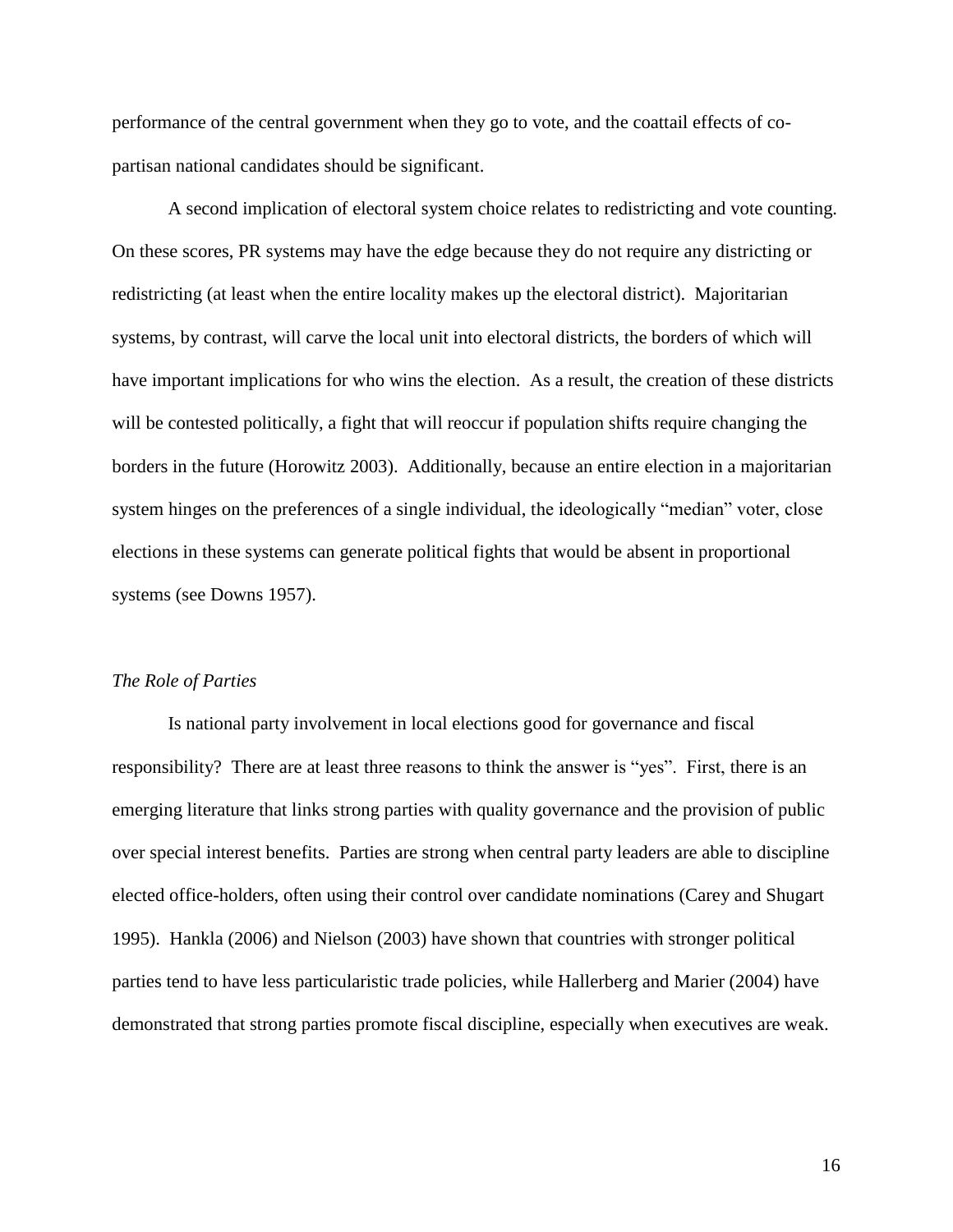Ames (1995), in an examination of Brazil, confirmed the role of weak parties in encouraging government to enact policies in the private rather than the national interest.

The logic of these arguments is straightforward. When parties are strong, national party leaders have significant influence over the decision-making of elected party officials at all levels of government. These national leaders have an incentive to think about the national electoral prospects of the party, and therefore should be more responsive to the broad national interests than independently elected officials would normally be. To the extent that these party leaders are able to dissuade elected officials from using the public treasury to pay off their supporters, and instead encourage them to provide public goods that may benefit the party as a whole, party strength should improve governance. Among these public goods is fiscal discipline. Just as strong executives have an incentive to rein in spending because they take all the blame for budget deficits, national party leaders understand that their organization as a whole will be punished at the ballot box for the irresponsibility of individual elected representatives. When these national leaders are empowered to encourage fiscal propriety, they will. As discussed briefly below, however, in the context of decentralization such "encouragement" could unfortunately take the form of national interference in local budgetary decision-making.

Much of the research that tackles the impact of party strength on governance focuses on the centre. At that level, the question is whether parties are strong or weak, whereas at the local level the issue is more often whether national parties will become involved in elections or not. We addressed the institutional determinants of national party involvement in the previous section, asserting that partisan competition and synchronized election timing at both tiers should encourage the "nationalization" of local elections. What will be the consequences of this nationalization? If central parties are strong, their involvement should improve both governance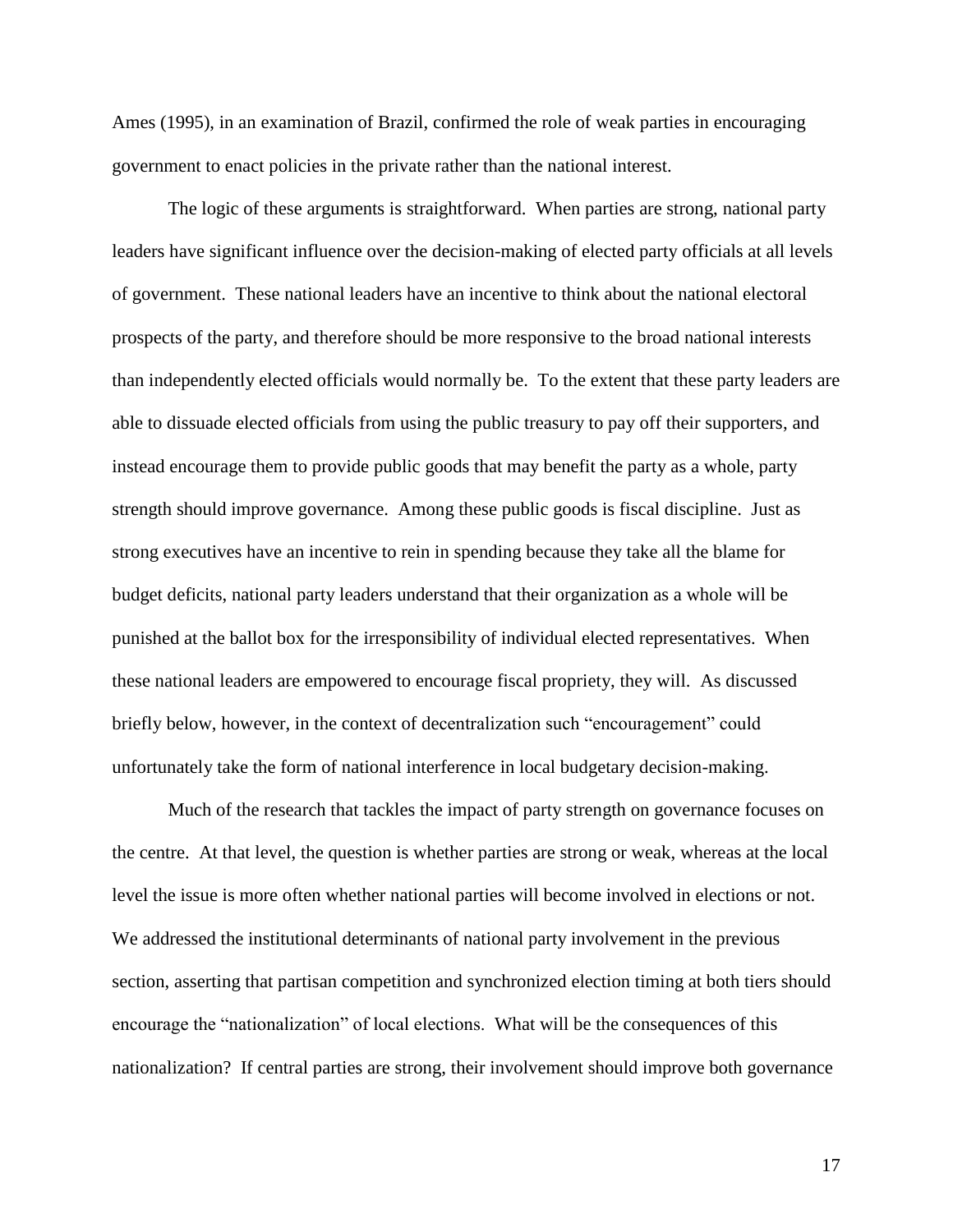and fiscal responsibility for the reasons highlighted above. Central party involvement in provincial German elections has been shown to improve fiscal solvency (Rodden 2004). Even involvement by weak national parties may improve local governance by directing attention to the broader implications of local policies.

There are two additional benefits of national party involvement in local elections. First, this involvement has the potential to increase the representation of local interests at the national level. This representation should be especially apparent when central party leaders have risen from local politics or currently maintain local power bases, as in the French system of *cumul des mandats* (Loughlin and Seiler 2001). Indeed, integrated parties can serve as effective means of communicating national interests to local authorities and local interests to national authorities, improving governance at all levels. Second, national party influence in local elections may help to preserve the country's territorial integrity by discouraging the rise of regional parties that seek independence or autonomy from the central government (see Weaver 2002). Integrated national parties can play a significant role in binding together the various tiers of political authority in a decentralized country (Filippov, Ordeshook and Shevtsova 2004).

If national party leaders have too much influence over the local authority, however, it will negate the benefits of decentralization by erasing the local accountability of elected officials. As a result, in creating local political institutions, it is important for reformers to strike a balance between national party involvement and local autonomy. Doing so may be a challenge, but one approach (among many) would be to allow national parties to compete in local elections while giving voters some influence over the specific candidates that are elected.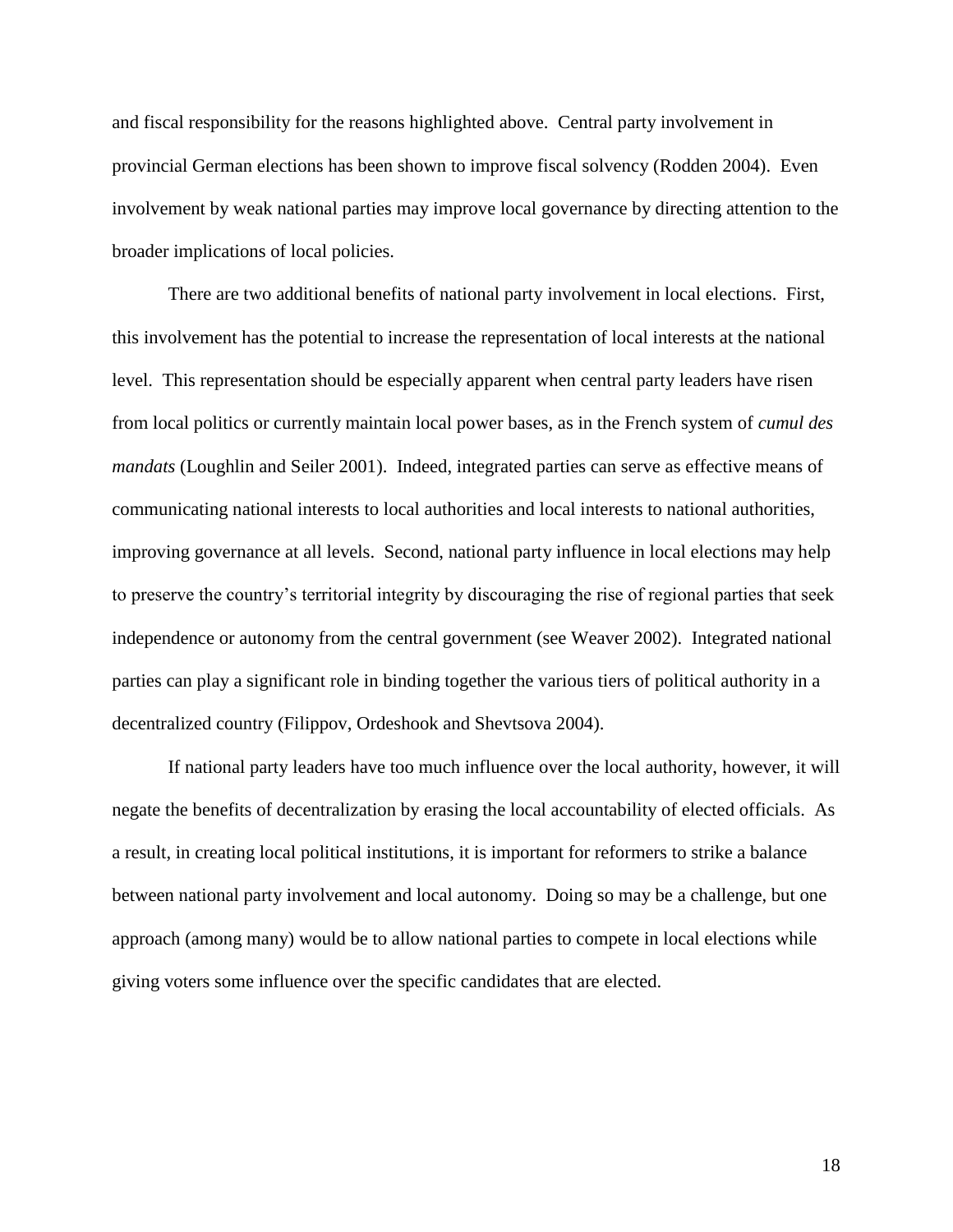#### **Political Representation, Extremism, and Social Divisions**

Decentralization to responsive local institutions carries with it the possibility of enhancing efficiency and increasing citizen participation through greater proximity to decision makers; it can, however, also bring new threats to political stability. Creating or redesigning local councils typically elevates those territorial assemblies to a new status as meaningful political prizes. In competitive party systems, empowered local, provincial and/or regional councils can then become windows of political opportunity for groups stuck in national opposition or excluded entirely from parliamentary representation. New political formations will seek entry to local councils as a means of securing legitimacy and as a springboard for launching campaigns to enter national office. Territorially-based ethnic minorities may look to local councils as opportunities for voice and some modicum of self-determination.

Alongside the many gains that derive from the innovative redesign of local institutions comes the possibility of emboldening the centrifugal forces of localism. Importantly, the risks associated with decentralization should not become a convenient justification for avoiding it; to the contrary, their recognition must simply guide those with power to shape and reshape local political institutions. This section addresses two potential threats to political stability that may result from how citizens are represented at the local level – e.g., extremism and social divisions. Most of the literature on decentralization and extremism focuses on Western Europe, and it is from this continent that we draw most of our conclusions.

#### *Guarding Against Local Political Extremism*

Among the most important political challenges in decentralizing countries is the rise or resurgence of organized extremism. In many decentralized political systems, especially those in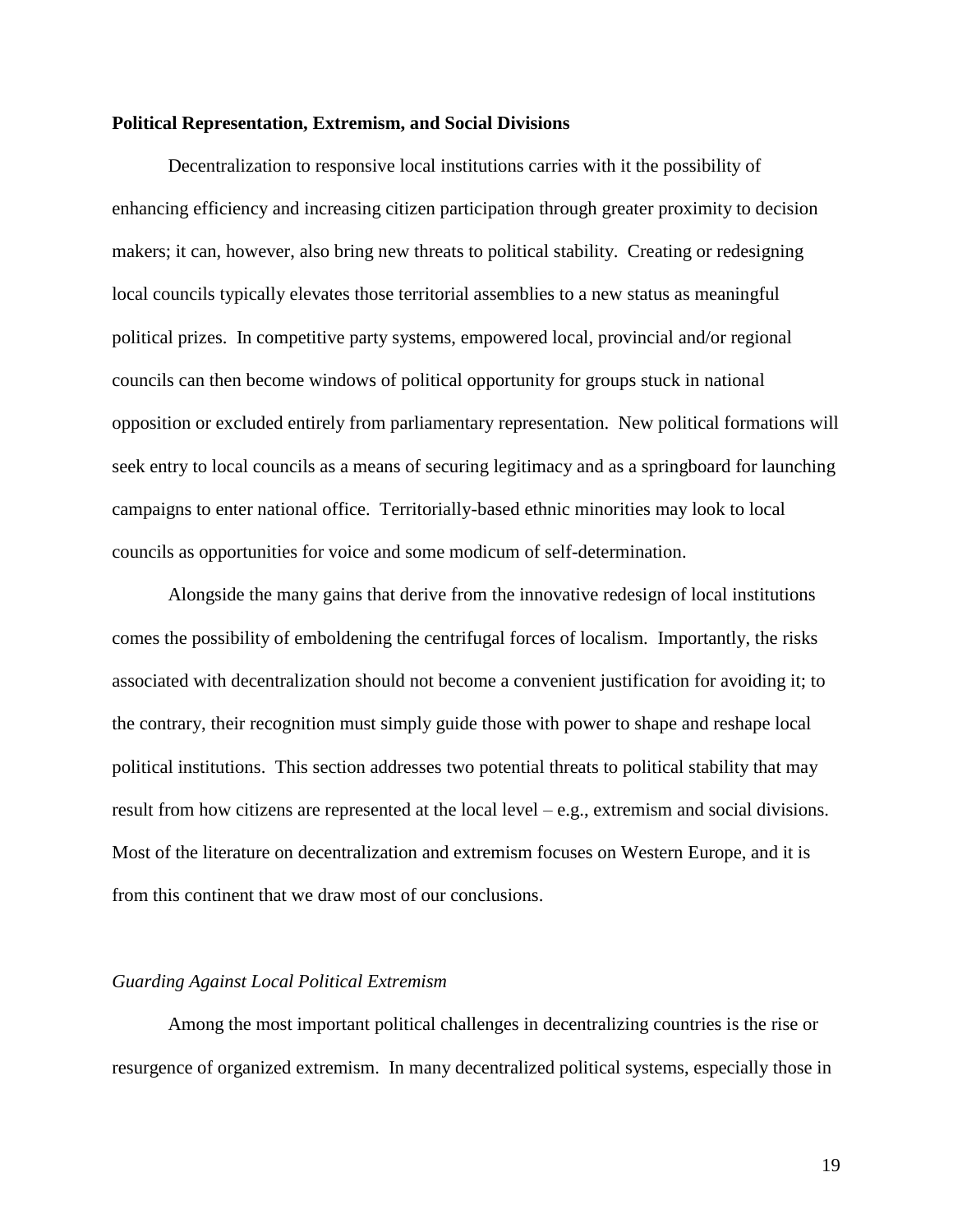parliamentary democracies, sub-national authorities have found it increasingly necessary to confront the question of how to respond to political extremism. "Extremism" is a term that may in part be defined by local context; indeed, extremism is ironically somewhat like beauty – existing mainly in the eye of the beholder. For present purposes, we therefore adopt Powell's definition:

The extremist party represents a demand for major transformation of the society, either towards some future vision or back to an idealized past. Such demands diverge from the general, current policy consensus; their presence severely strains the ability to reconcile expressed interests in the political system. From this point of view, extremist parties are those parties promoting clearly articulated issue proposals that are at odds with those promoted by most other parties (1996, 359).

Local councils that enjoy some measure of discretionary fiscal authority and whose members are elected in competitive systems can be alluring prizes for any political grouping, including pariah or fringe parties. In anticipation of this reality, institutional designers and political party strategists can seek to mitigate the threat that could arise from the potential entry by extremists into the council chamber. The relevant question here is whether institutional reformers in one system can derive lessons from experiences elsewhere.

How do local councils mitigate the negative effects of entry by extremists? The essential dilemma is whether local councils will erect institutional or legal barriers to isolate and contain extremists or whether they will instead facilitate access to local power for extremists by encouraging coalition executives. Institutional choices privilege certain party strategies, and scholars mapping the fortunes of political extremists in local authorities should seek to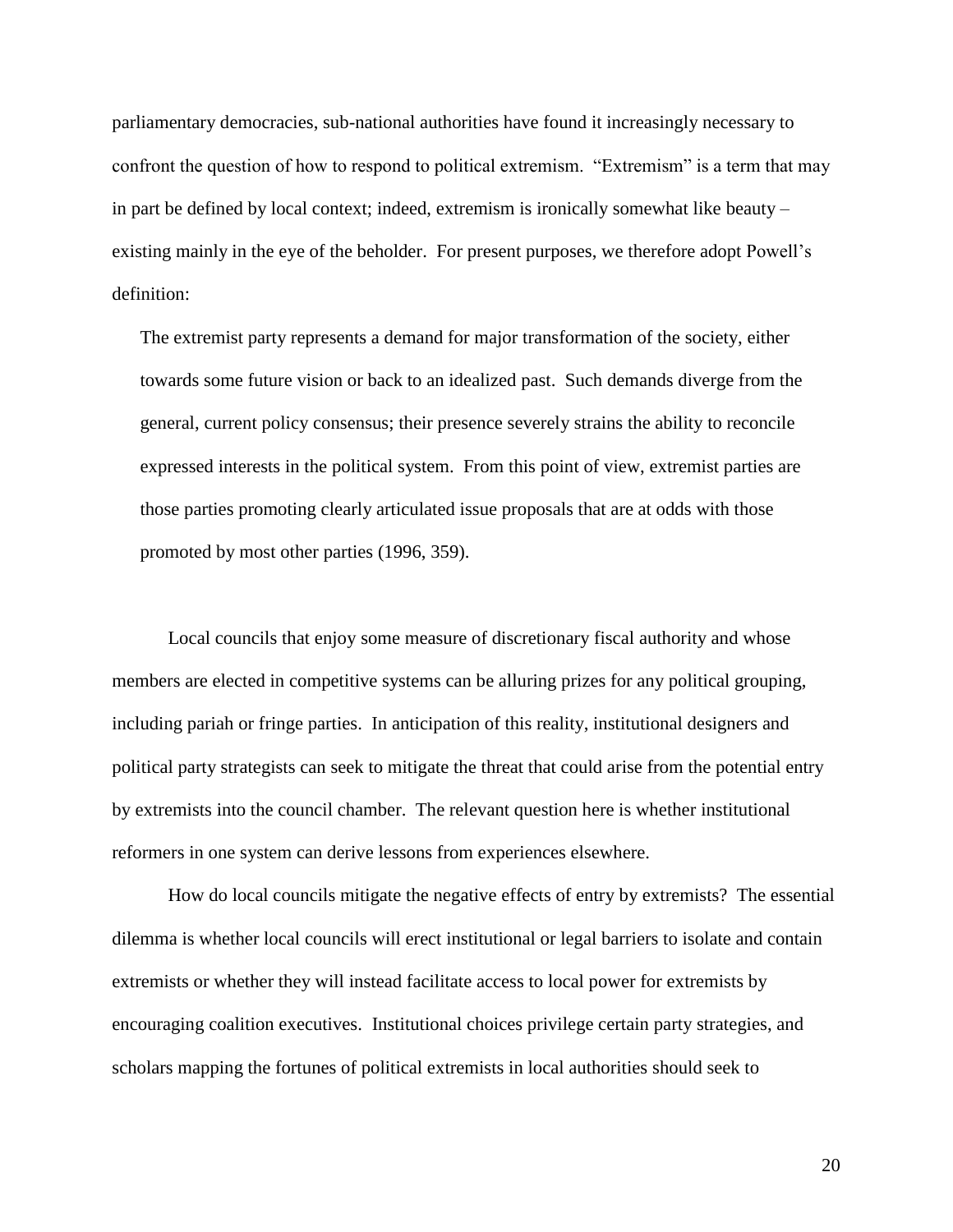understand when and why parties will (1) ignore political extremists in the hope they will simply go away, (2) isolate extremists through legal and political means, (3) co-opt their policies, and/or (4) allow extremists to share some governing responsibility.

*Ignore Political Extremism and It Will Go Away?* Local elections based on majoritarian rules are more likely to insulate councils from party-based extremism. Electoral systems based on proportionality with low thresholds for entry, however, present greater opportunities for small, new, or fringe parties. If local executives are selected in a bottom-up parliamentary fashion, then extremists can play decisive roles (especially where rules dictate a proportional distribution of portfolios). Alternatively, where local executives are directly elected or are selected in top-down fashion by central government, it becomes easier to ignore threats from the margins. Local authorities faced with the entry of pariah or extremist parties via elections can in such cases opt for institutional inaction or a "do nothing" strategy. By ignoring the extremists, local elites can attempt to starve them of both attention and the legitimacy they crave. Moderates can step back and ignore—or at least quietly tolerate-- the extremists' presence, hoping that incumbency will give the pariah the rope with which it will ultimately hang itself. This approach is best articulated by George H. Hallett, Jr. who, writing in 1940, spoke directly to the opportunities provided to extremists by proportional electoral systems:

P. R. is often objected to on the ground that it will help extreme parties or groups with particular fads that might not otherwise have had a chance of electing anyone. That P. R. may give representation to such groups is not to be denied. But it will not do so unless they have a substantial part of the votes…. If an extremist group does have a substantial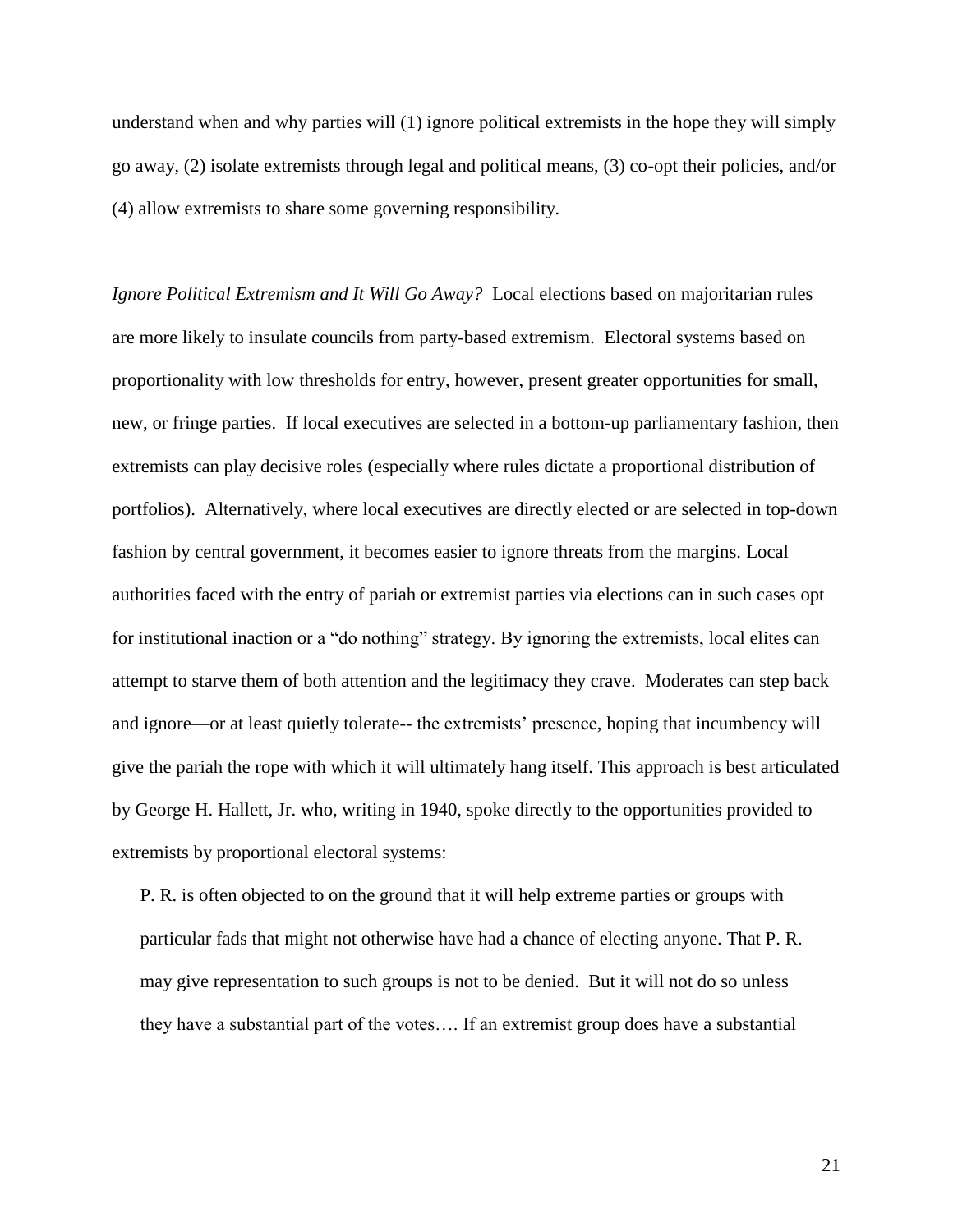part of the votes, denying it representation is as silly as an ostrich's sticking his head in the sand.

However, institutional inaction and a "do nothing" strategy run some real risks. Although the ultimate objective is the local extremist's demise, it is also possible that the failure to acknowledge conditions that bred a threatening party's success will likewise fail to reverse the flight of voters away from a more moderate local political establishment. If moderate parties turn a strategic blind eye it may simply open the door for a fringe party to become a kind of local kingmaker, courted by parties across the political spectrum for support in achieving majority status or legislative victory. Finally, ignoring political extremism invites the local moderate party's voters, the media, central party headquarters, and the international community to reprimand it as being derelict in its "democratic duties" (Downs 2002).

*Legal and Political Isolation.* An alternative is to pursue legal, institutional, or political means for isolating any party whose credentials for participating in the local assembly appear dubious. Imposing legal restrictions on select local parties can take the form of outright bans, creating or elevating thresholds for representation in electoral laws (for example, a 5% minimum vote share as condition for entry), denying state subsidies for local campaigns, and restrictions on voice. Using legal means to muzzle a party that gains voice through accepted institutional channels for a message deemed distasteful by some may, however, itself be seen as inconsistent with democratic process. Such an approach may, then, risk further alienating a portion of the electorate already suspicious of the establishment (Downs 2001, 27). Indeed, Harris—drawing from the work of Parekh--observes that this strategy stands to produce "a new breed of professional martyrs" who go around drawing attention to themselves (1994, 209).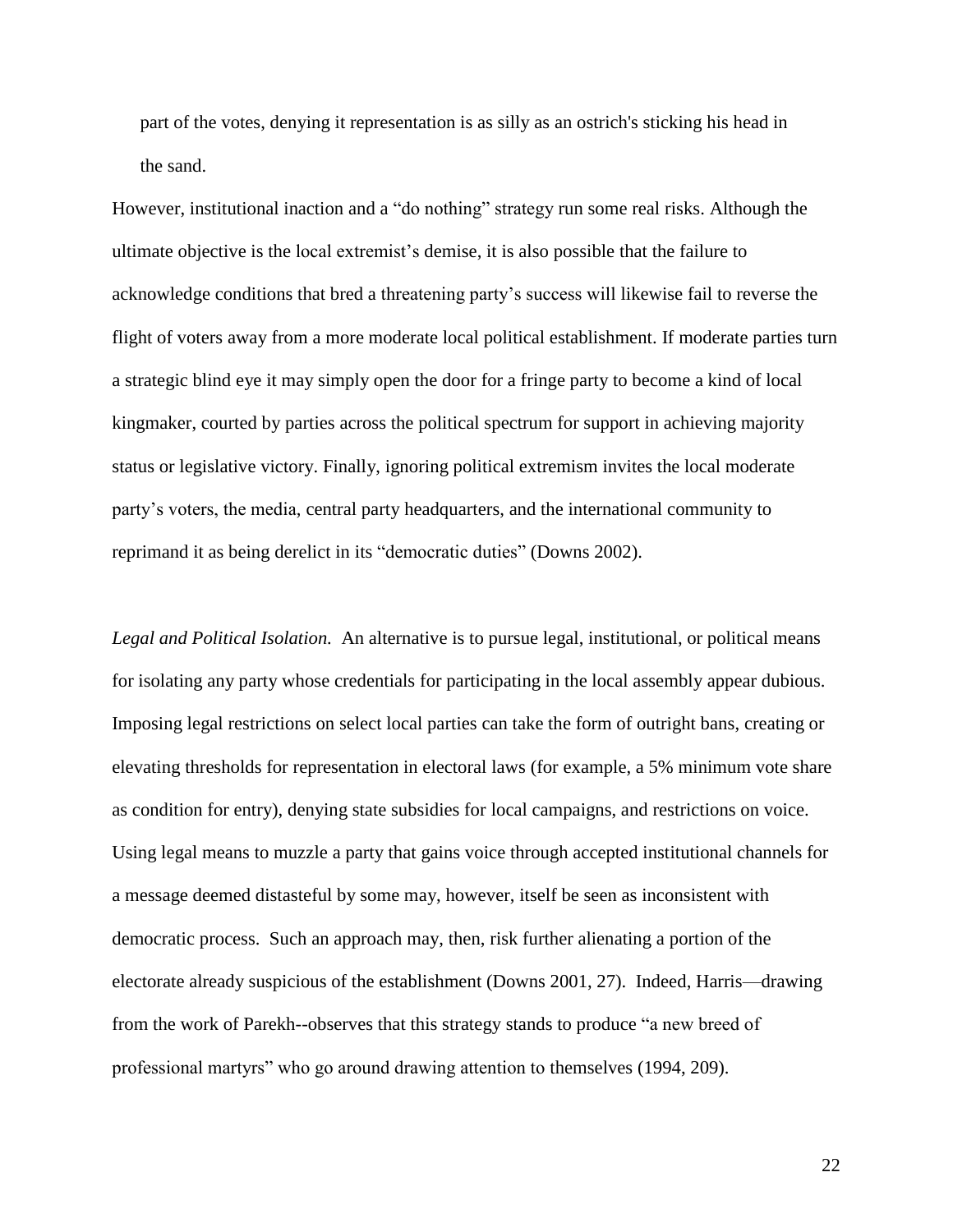Containing local political extremism can also be achieved through political isolation--i.e., the construction of a political *cordon sanitaire*. Local councils designed to allow a formal postelection coalition formation process can produce broad "blocking" or "grand" coalitions that include most or all of the local authority's established parties could seek to exclude targeted groups from any share of executive authority (Downs 1998). The *cordon sanitaire's* intended payoff is the formation of a clear front in opposition to electorally successful political extremism. When, for example, electoral mathematics suggested in 1992 the possibility of a governing coalition with the far-right Republikaner Party in Germany's Baden-Württemberg regional assembly (*Landtag*), the moderate conservative Christian Democrats opted instead for *Große Koalition* with their chief rivals in the Social Democratic Party. The liability of any such alliance among normal political antagonists is that there is little to bond the disparate parties except their aversion to a common enemy. If as a consequence the effort to combat local extremists through blocking coalitions yields policy gridlock and partisan infighting, then such a strategy may serve only to feed the perception of local governing elites as detached, nonresponsive and ineffective, causing the populist appeal of the extremists to expand.

An illustrative example of the dangers of using a post-election coalition formation process to isolate threatening parties at the local level is provided by city government in Antwerp, Belgium. Belgium's more moderate Flemish political parties have consistently employed a strategy of political isolation against the far-right Vlaams Belang. In Antwerp an awkward alliance of Socialists, Christian Democrats, Liberals and ecologists has sought to maintain a broad, anti-VB blocking coalition in the city government. Electoral and institutional rules predisposing the local authority to post-election coalition formation raise the spectre of the VB as kingmaker or governing partner, prompting defensive strategies by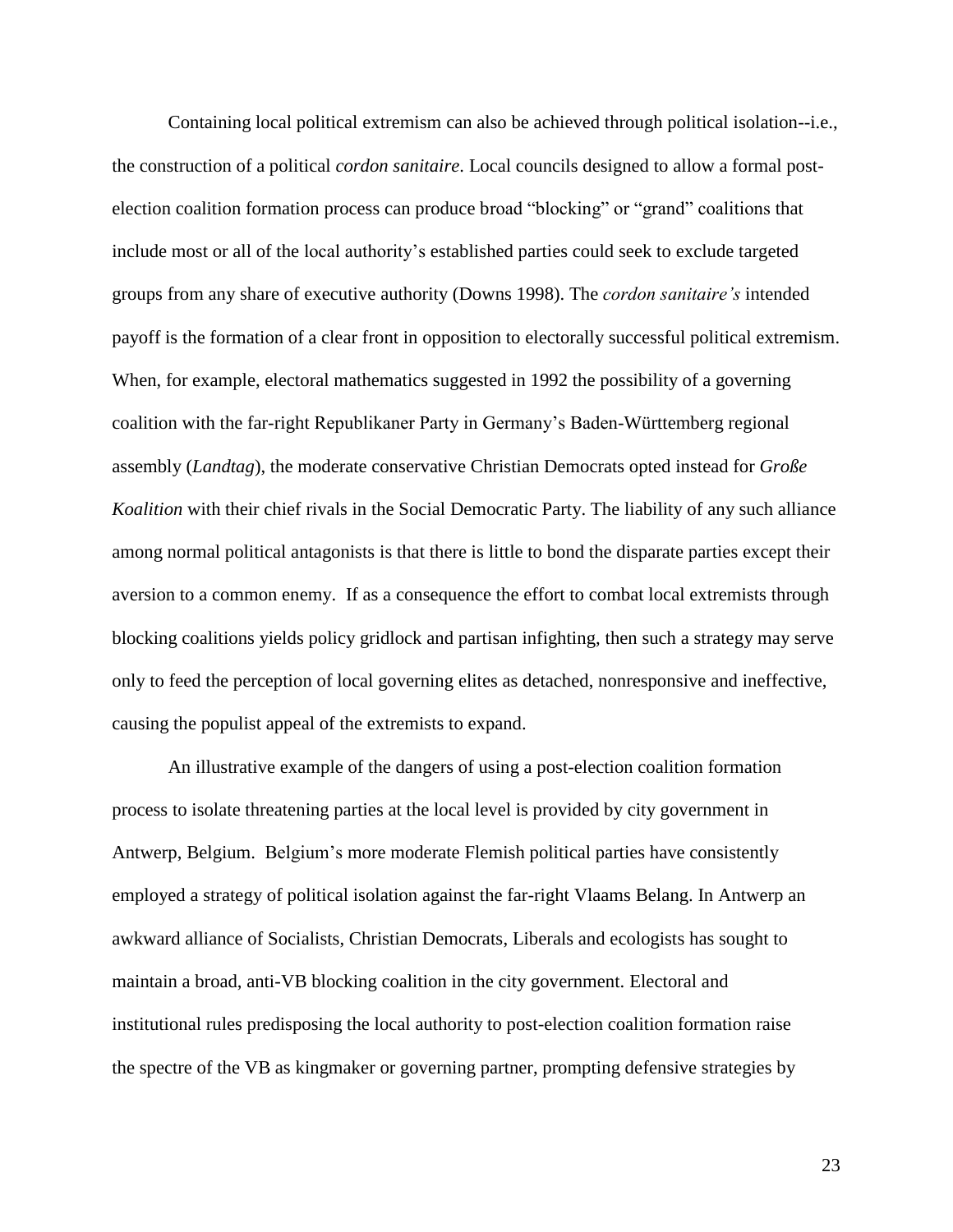moderate parties. While aggressively touting their clean hands to the voters, the local Antwerp party establishment has nevertheless proven largely ineffective in coping with the core polarizing policy issues that mobilize VB voters (e.g., immigration, employment, law and order, and housing). A concerted effort at excluding the VB at all costs has, therefore, made little dent in the VB's ability to retain its voters. Indeed, "the stability of the VB's support at successive elections is remarkable" (Swyngedouw 2000, 139). While the October 2006 municipal elections did not hand the mayor's portfolio to the Vlaams Belang (as some had anticipated), the party has more than proved its staying power. Majoritarian local systems—and those that assign local power from the top-down or via a strict proportional distribution of portfolios—preempt much of this strategic maneuvering by moderate parties; where rules allow for formal coalition formation analogous to that at national level, however, the risky game of isolating and blocking becomes possible.

*Co-optation.* While some local systems can allow or even encourage the ignoring, banning, or blocking of extremist challengers, others can produce incentives for local political elites to coopt the very policy positions that won extremist parties their seats in local councils. Local councils elected in majoritarian systems are more likely to reward centre-seeking parties, with those on the extremes forced to moderate policy positions in order to win. Alternatively, local councils emerging from proportional rules tolerate centre-fleeing, and centrist parties hoping to woo back voters lost to the extremes may have to cherry-pick policies from their adversaries. Such a strategy is consistent with the classic Downsian (1957) rational calculation that parties advance policies to win elections, rather than win elections in order to advance policies. Shifting the party's programmatic agenda to tackle head-on the issues that fueled the extremist party's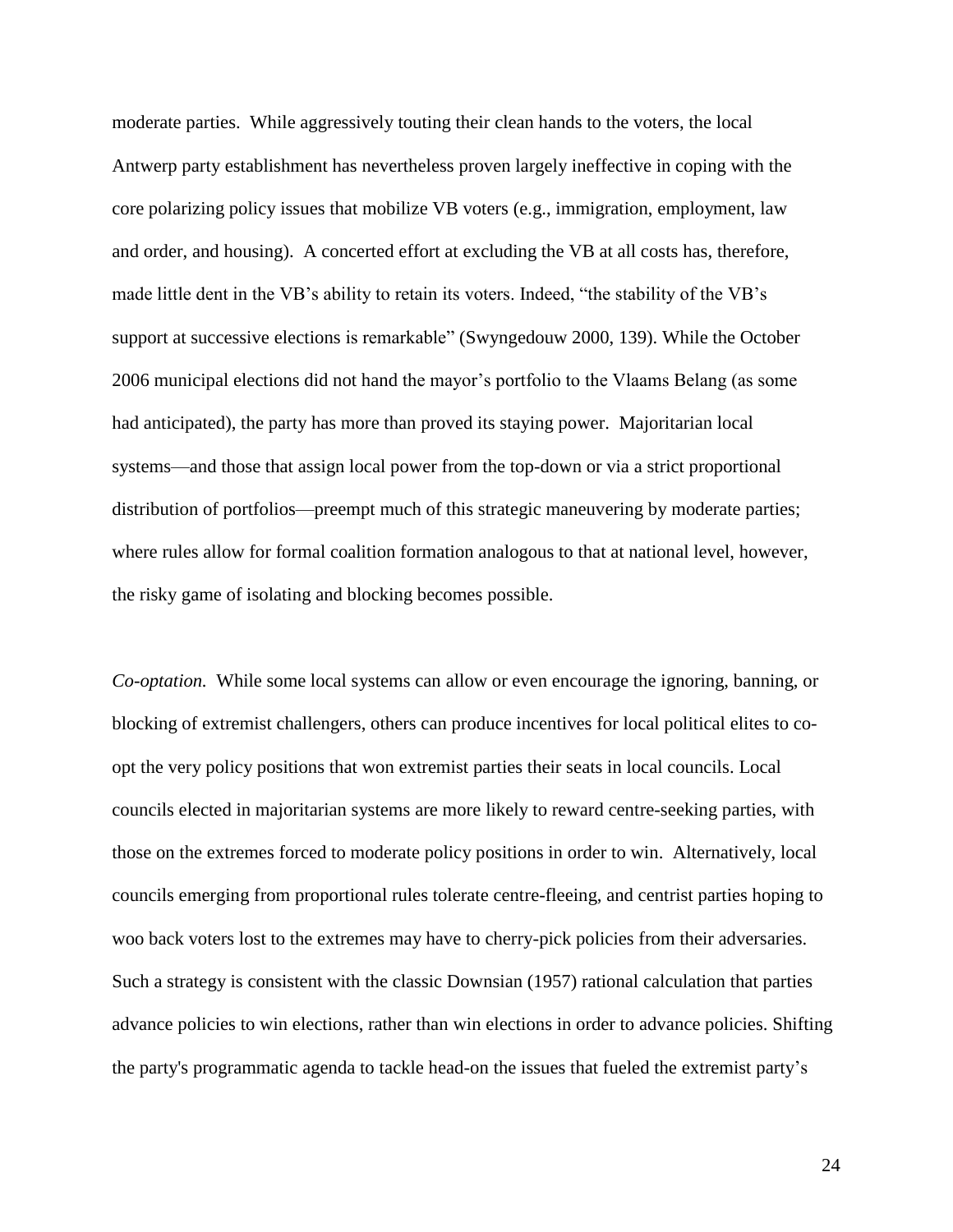electoral success will, presumably, win back some of those voters who had fled to the fringe in protest. In co-opting more extreme policy positions to retain local office, however, established incumbent parties could open themselves up to charges of extremism and stand to lose core constituents. In the lexicon of spatial models of multiparty competition this reorientation from "policy-seeking" to "vote maximizing" office-seeking strategies draws the condemnation of ideological purists as well as observers in the capital.

# *Collaboration-- Should Local Authorities Grant Pariah Parties Governing Responsibility?* Among the challenges faced by institutional engineers and party strategists is that of granting meaningful shares of governing power to party groups that are both electorally successful and judged by the rest of the party system as anti-democratic or anti-system. How easy should it be for local councilors from moderate parties to collaborate and share power with extremists in order to realize office-seeking motivations? Clearly, those systems in which governors, prefects or other central (or regional) government officials retain supervisory powers over local authorities are more likely to see the composition of local executives shaped or otherwise annulled from above. Such is more likely to also be the case in centralized party systems, where national party elites exercise control over the behavior of their local units. Alternatively, building locally autonomous and parliamentary-style councils in decentralized party systems based upon proportional representation replicates the democratic dilemma facing moderate parties in national assemblies—collaborate, or keep clean hands.

 Collaboration can emerge in one or more forms: legislative, executive, and electoral. Legislative collaboration takes place normally on an ad hoc basis, with mainstream parties pooling votes together with an otherwise objectionable party either in support of or against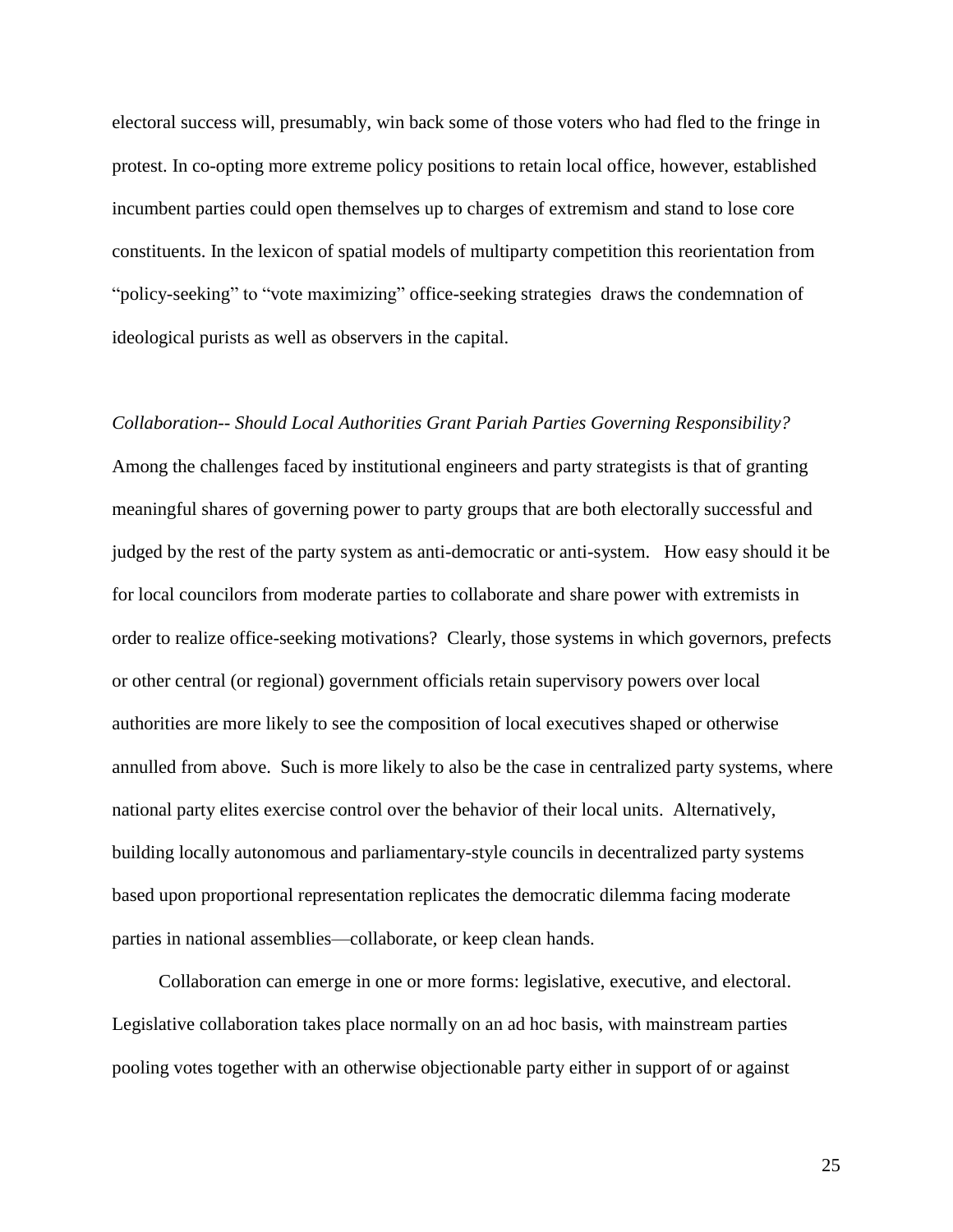particular pieces of council legislation. Such cooperation may subsequently extend to the executive level, with moderate parties agreeing to govern together in coalition with the new entrant. If collaboration at the legislative and/or executive levels produces policy successes and public acceptance, then the relationship can stretch into the electoral arena with moderate parties creating cartels to contest jointly future local elections with the pariah party. Clearly, the risk for the moderate party is that in securing short-term electoral, legislative, or executive gains via collaboration with local extremists the party appears to voters as having conceded its agenda to the exigencies of gaining power. Additionally, fallout from a local party choosing to collaborate in some fashion with a pariah at municipal, provincial, or regional level can affect party fortunes at the national level. Sub-national decisions to collaborate with local extremists, therefore, are often subject to disciplinary action by central party headquarters.

According to one logic, the responsibility of governing in any democratic system will temper the rhetoric and policy positions of political extremists and may even sow the seeds of their self-destruction. If incumbency matters in this complex calculus, then it may well be because of what Heinisch (2003) calls the "filtration effect." Radical local parties or individual politicians may gain some measure of governing responsibility by joining as junior members of coalitions with more mainstream parties. As the price for entry into coalition, extremists "will invariably be pressured to tone down the radicalness of their agenda and political presentation" (Heinisch 2003, 101). We can see the willingness by established parties to allow entry conditioned upon good behavior as a conscious, if less than ideal, strategic choice. Perceptions (real or otherwise) that such pressures for moderation are effective will prompt new internal rifts (or exacerbate existing ones) between ideological fundamentalists and pragmatic realists within the local pariah party. Those with some measure of governing responsibility will have to narrow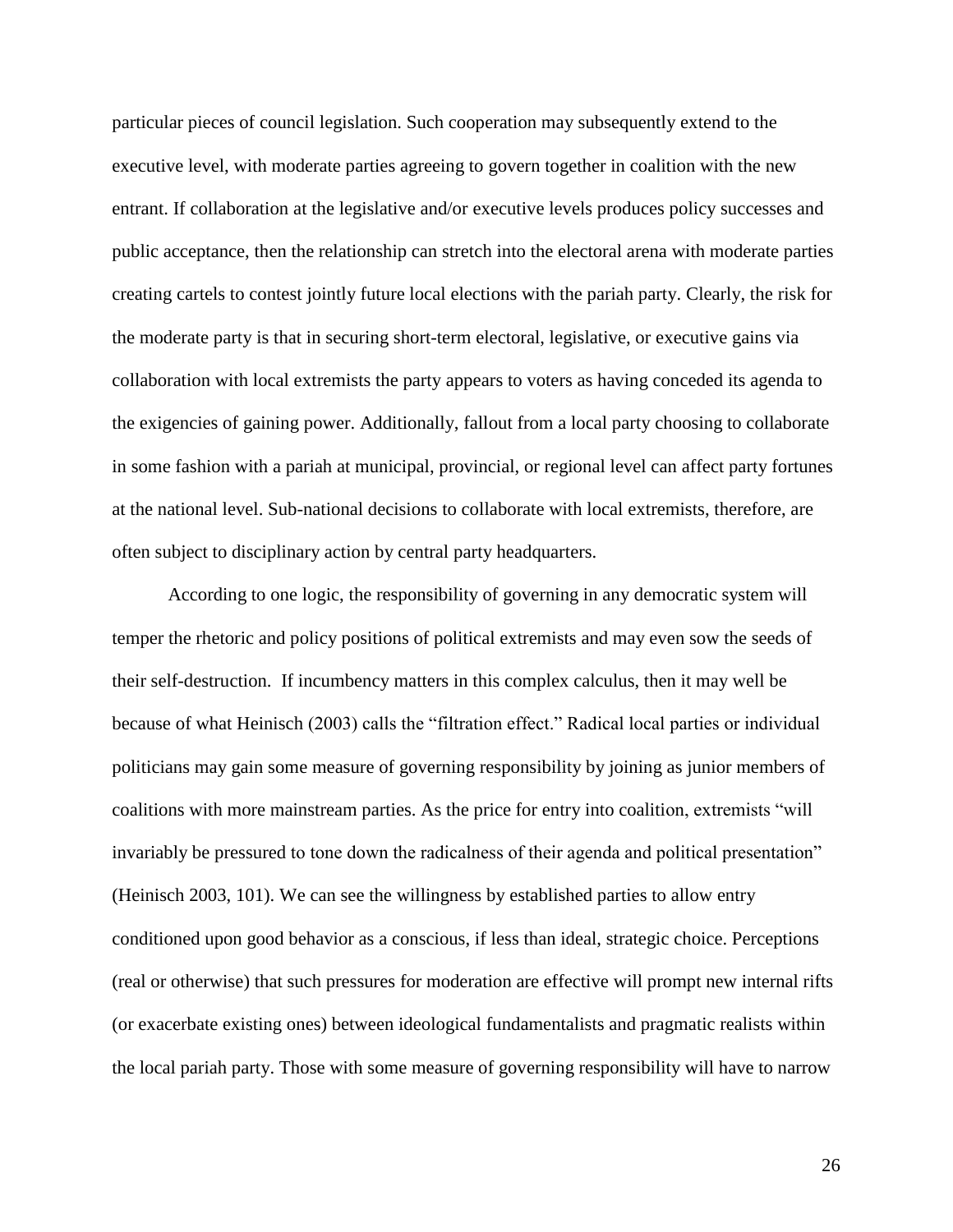and prioritize the agenda to focus on those policy priorities that have a realistic chance of being achieved. Pledges of good behavior and the necessitated separation of reckless rhetoric from achievable policy will likely prompt greater internal challenges if the strength and electoral success of the party varies across regions of the country.

The experience of a range of local governments in established western democracies (such as Belgium's response to the Vlaams Belang in Antwerp or the French reaction to a proliferation of electoral successes by Front National) as well as in transitioning systems (such as Bosnia's struggle with the Croatian Democratic Union and the Serbian Democratic Party) suggests that no single strategy holds the key to combating local political extremism and threats to stability in local authorities. Heightening institutional barriers to keep extremists out of the council or its executive, as well as political strategies of isolation, ostracism and demonization, can prove surprisingly ineffective at rolling back or containing threats to the established order from partybased extremism. Designing ways to suppress electorally successful local parties—be they in Belgium on in Algeria—can backfire on those seeking to enhance local stability and democratic performance. Further, erecting a *cordon sanitaire* around local extremist parties may give mainstream politicians the ability to present their clean hands to the voters; however, "doing the right thing" often yields its own unintended and undesired consequences. Likewise, ignoring political extremists can produce notably inconsistent results.

An alternative framework of constructive engagement, manifested as the local institution's relative openness to granting some form of incumbency to those deemed extremists and then pursuing "castration through cooptation," may—somewhat awkwardly and ironically prove more successful. Cross-national experience indicates that democracies should allow entry to party representatives legally chosen by voters in free and fair elections, regardless of how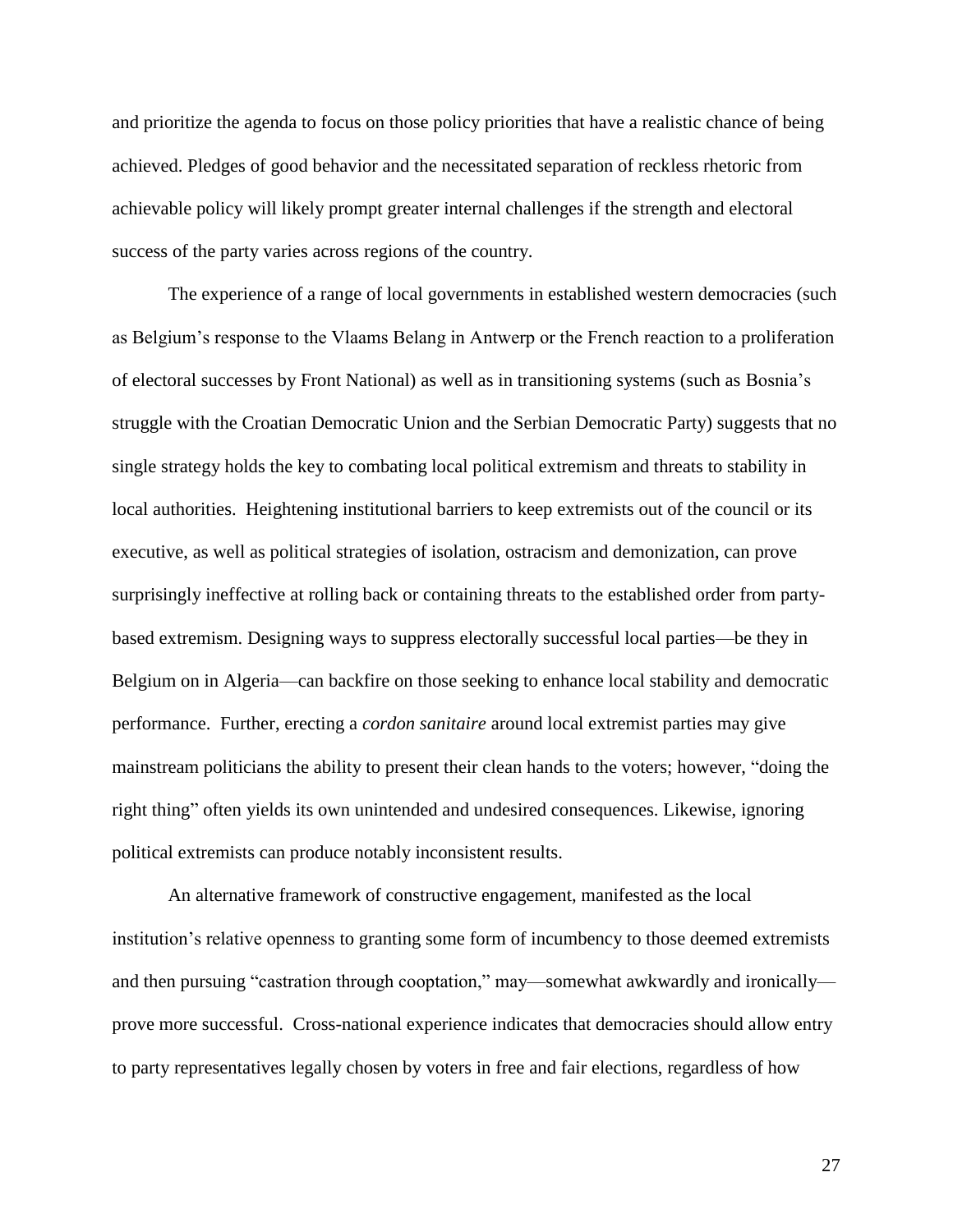unsavory their message. Two-party majoritarian systems such as that in the United States may breed confidence that no real extremist party will capture incumbency; however, erecting barriers to entry does not eliminate extremism, and recent American history may suggest that it only causes extremism to fester and seek out extra-institutional expressions. While 2% or 5% thresholds are justifiable for democracies wishing to minimize the representation of fringe parties, electoral systems that systematically exclude those parties consistently gaining 10% or more of the vote will likely cultivate resentment and thus prove counterproductive. Local political institutions can, though, manage the message of challengers as well as its messengers by holding them strictly to the rules of legislative and constitutional order, by holding them to public account and intensive scrutiny and exposure, by addressing (rather than sanitizing) pressing policy problems embraced by extremists without necessarily co-opting their solutions, by creating grand coalitions of parties to govern without the pariah (but only when such is a viable vehicle for something other than simply blocking the out-party, i.e., the grand coalition should have real policy-making capacity).

#### *Overcoming Social Divisions*

In highly-divided societies, the decentralization of authority to local institutions inevitably gives rise to questions about representation. Will these newly-empowered local governments fairly represent the interests of all ethnic (or class or ideological) groups in society? Will decentralization contribute to overcoming social divisions or merely exacerbate them? Will citizens ultimately be satisfied with the quality of their representation? A full review of this important subject is beyond the scope of this article, but it is worthwhile to provide a summary of our current state of knowledge.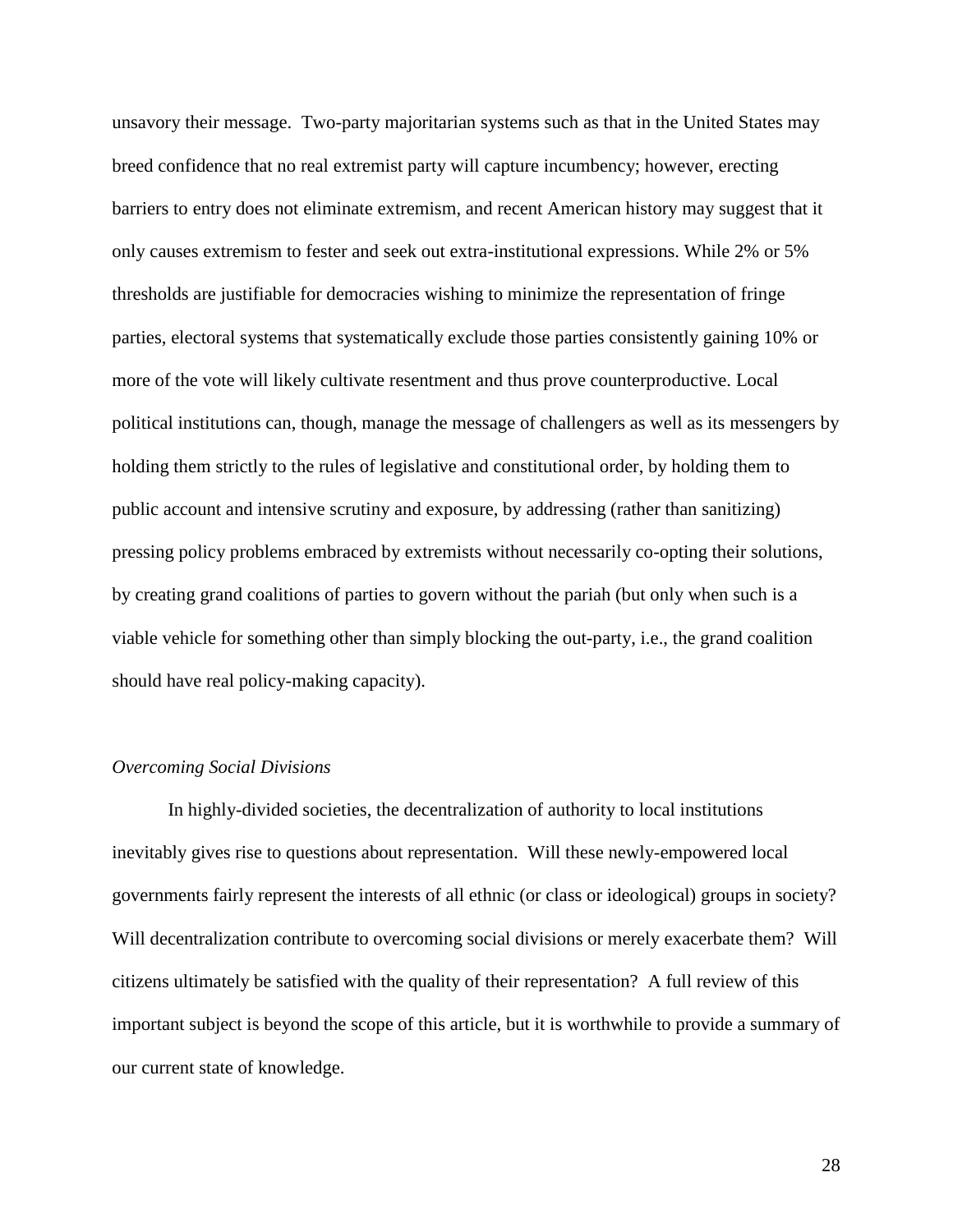Scholars have long debated the relative merits of different electoral systems for promoting social accommodation. Consociationalists (e.g. Lijphart 1977) advocate closed-list proportional representation, while centripetalists (e.g. Horowitz 2003) prefer the majoritarian system of alternative vote and the proportional system of single transferable vote. The consociational position is that list-proportionality, by reducing the barriers to gaining legislative or council seats, ensures that all groups in society will be represented in the corridors of government. Centripetalists object that this approach merely freezes divisions into parties and does nothing to overcome them. They prefer electoral mechanisms that consider voters' second choice preferences and thus encourage candidates to make broad appeals across groups. Extending these arguments to legislative-executive relations, consociationalists prefer parliamentary systems because they facilitate inter-party (and thus inter-group) bargaining in forming the executive. Centripetalists are more likely to support directly electing executives using the alternative vote system. Pure first-past-the-post systems, where the candidate receiving the most votes is automatically elected, receive little support in the literature.

The best approach to designing local councils will depend on a number of countryspecific conditions. In countries where groups are geographically segregated, local electorates may be homogenous and the issue may be mute. In such systems decentralization itself can be thought of as a way to accommodate geographically distinct groups that demand self-government within the same state (although care must be taken here to avoid state breakdown). In countries where localities are mixed, by contrast, list PR will tend to be better when  $(1)$  there are a smaller number of groups, (2) group divisions are fixed, and (3) elites are more moderate than voters. In societies (such as Papua New Guinea) where there are numerous different groups with somewhat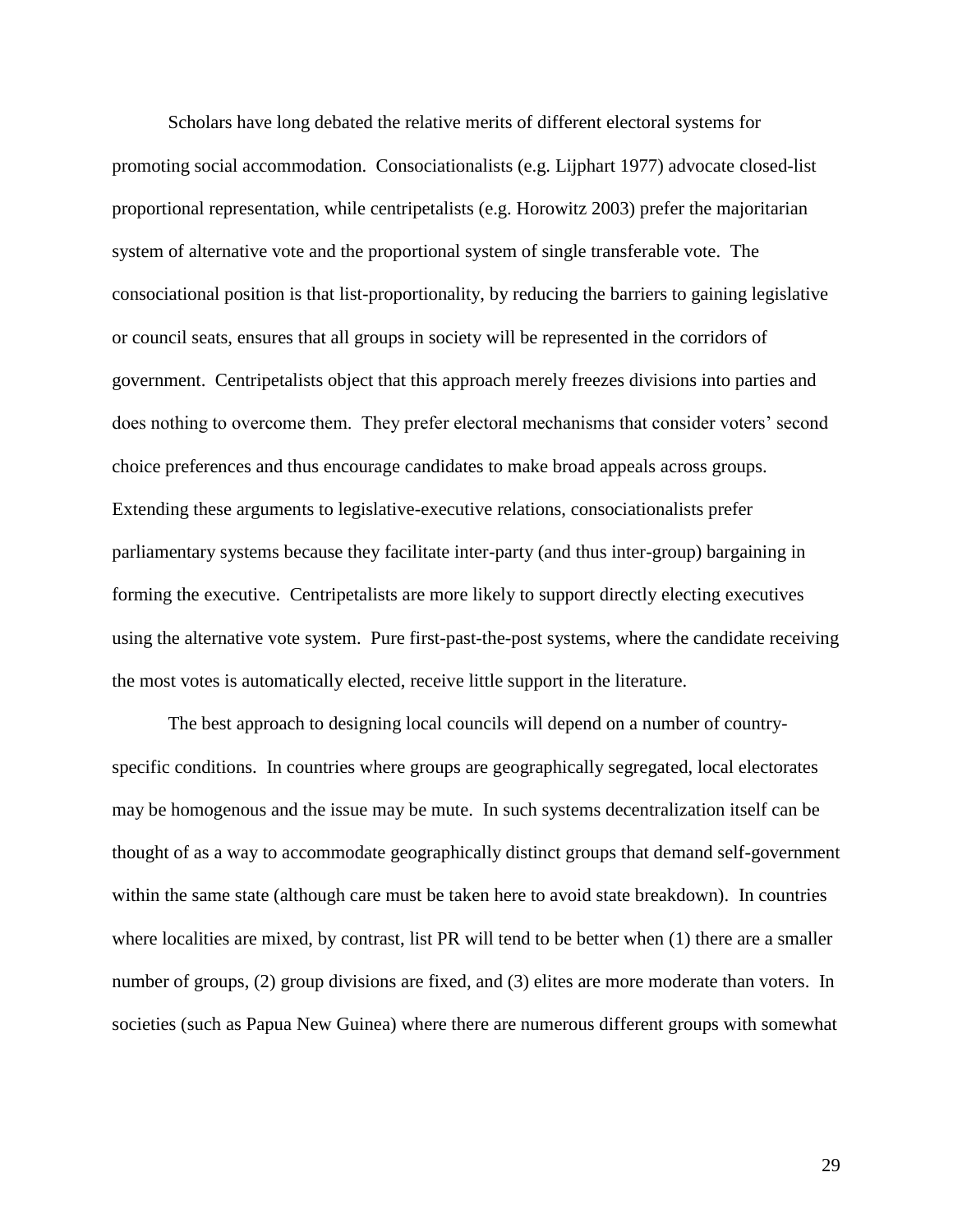fluid identities, alternative vote or single transferable vote systems may be preferable (see, for example, Reilly 2002).

A host of other factors may well intervene to shape the satisfaction that citizens in socially fragmented societies have for the design of their local government institutions and the quality of their representation. Mouritzen (1989) finds that, all else being equal, citizens in small jurisdictions consistently hold more favourable attitudes towards participation and democracy. DeHoog, Lowery, and Lyons (1990) demonstrate the range of individual-level, jurisdictionlevel, and city- and neighborhood-specific factors that can influence satisfaction and can help overcome social divisions. They, like Mouritzen, find that structural factors independently promote citizen satisfaction. In particular, there is support for the public choice literature's contention that citizens in smaller local units operating under fragmented arrangements will experience higher levels of service and accessibility, thereby boosting satisfaction.

#### **Summary and Conclusions**

Many states are in the process of devolving important powers to local political institutions, but the question of how to structure these institutions has received surprisingly little attention. We have argued here that the careful design of local political institutions can significantly increase the probability that decentralization reforms will succeed.

For decentralization to realize its potential for improving governance, it is necessary for local governments to be elected. The electoral process ensures that local officials are not only aware of citizen preferences, but that they also have an incentive to deliver on them. Electoral competition also tends to improve governance by threatening incompetent officials with removal, although this competition should happen within a stable party system to avoid political instability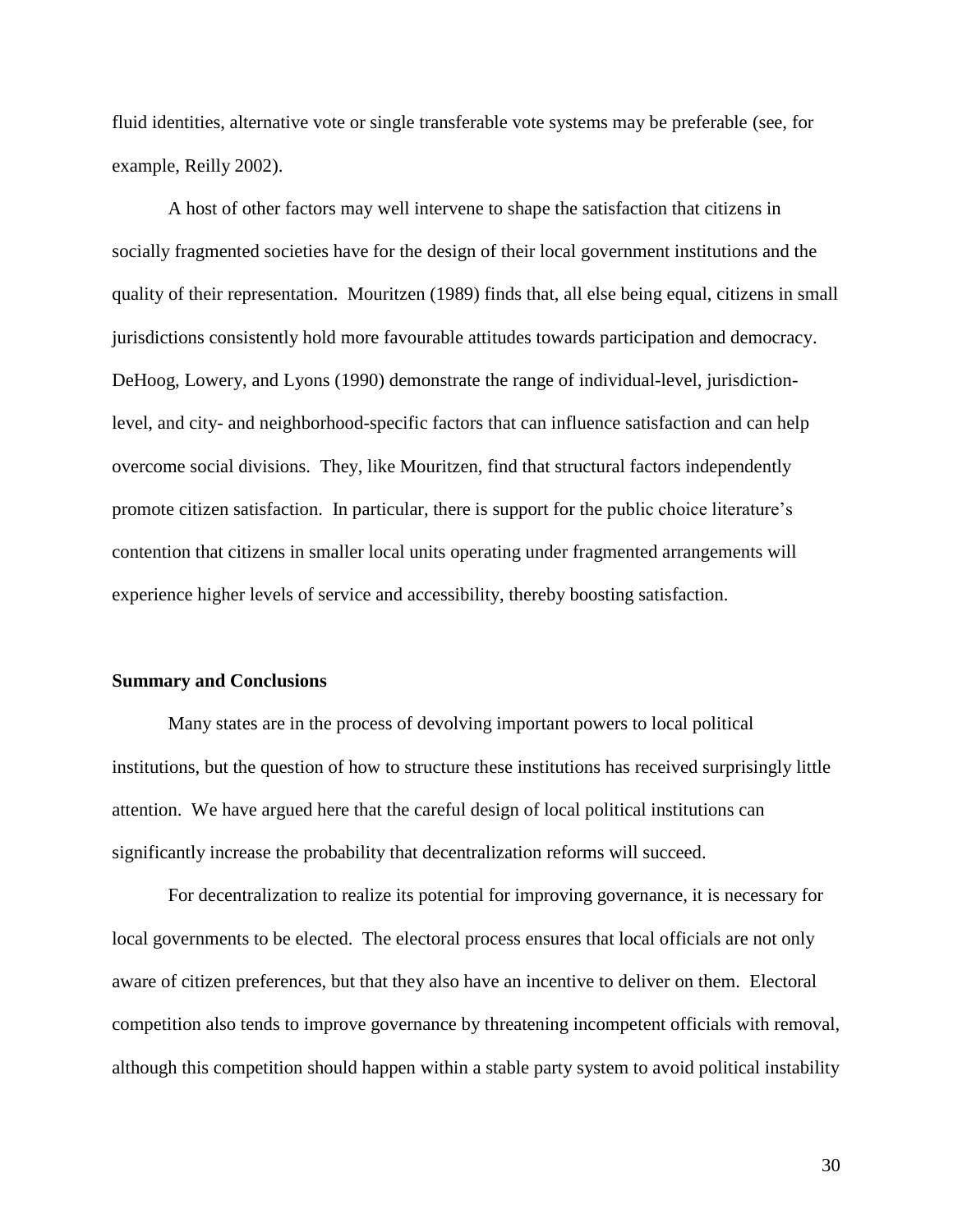and budget deficits. Not least, democratic elections can help ensure that all major interests and ideologies within society are represented, strengthening the legitimacy of local institutions and encouraging even extremists to moderate and work within the system. Cross-national experience warns against efforts to exclude anti-system parties from government participation, as this approach has tended to strengthen such parties in a number of countries.

When elected local governments are empowered, there is a fairly strong consensus among scholars that strong executive authority should be coupled with effective local council oversight. Strong executives, representing the entire locality, should have a greater incentive than local council members to provide public goods. They should also be in a position to overcome the common-pooled-resource problem and rein in overspending by the local government. Strong local executives also put a face on local government, strengthening its legitimacy and concentrating responsibility in a single individual. Whether local executives should be indirectly elected by the local councils or directly elected by the people has received little attention, but it seems likely that either system can be made to work. Local government accountability, however, cannot be maintained without robust council oversight. Local councils should have sufficient administrative and informational resources to ensure that local executives are governing honestly and effectively and to provide representation for their constituents. Reformers designing these institutions must balance strong executive power with genuine local council accountability. This balance can be struck in many different ways, and the extant literature provides little guidance as to which approach is best. The strongest local councils exercise legal control over the budget, elect the executive, and enjoy freedom from the strictures of party discipline. The weakest councils have little control over the budget, do not select the executive, and are bound by the dictates of party leaders. Neither extreme is likely to be ideal.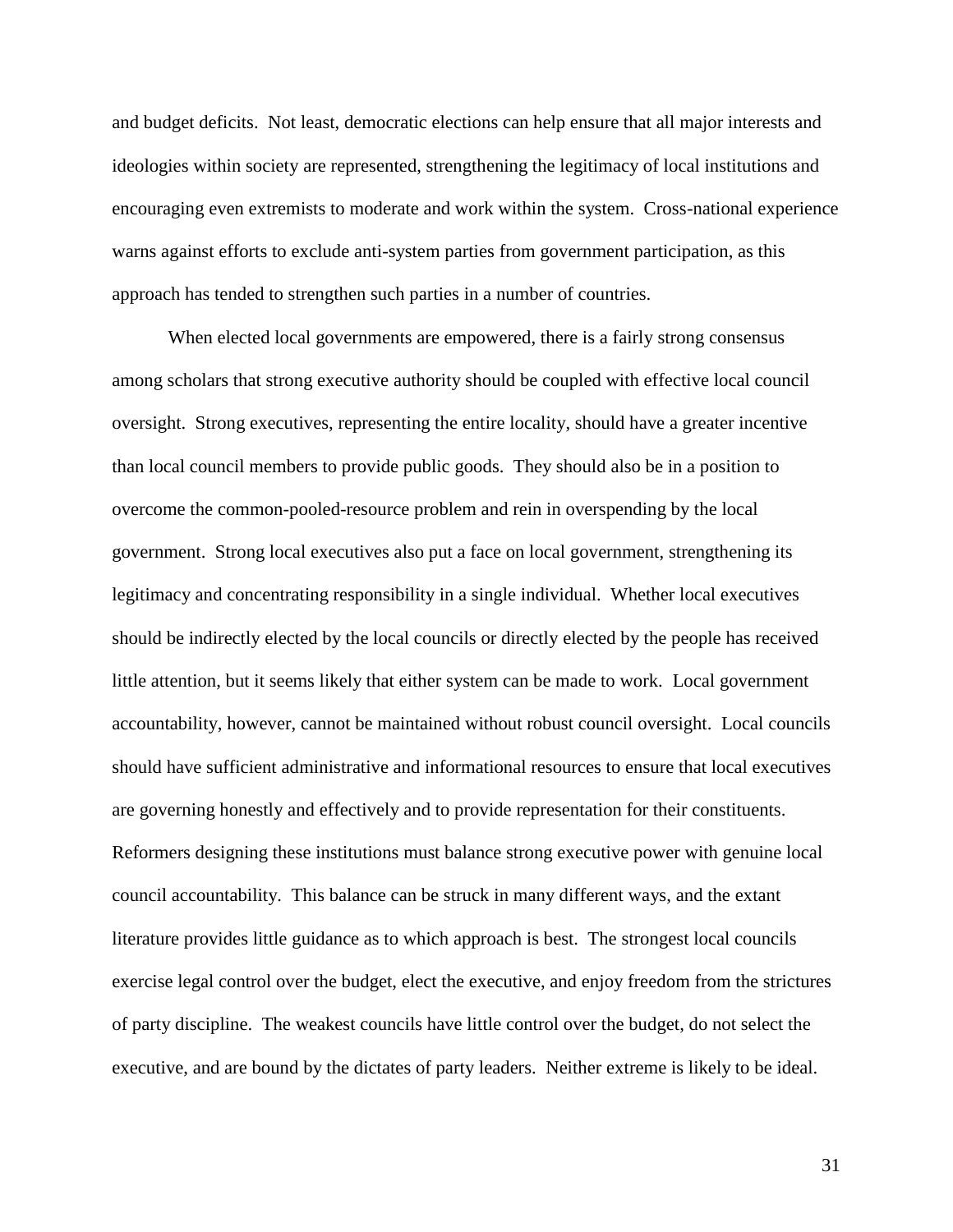In designing the structure of local councils themselves, reformers face a series of key trade-offs. Large councils are likely to be more representative and more capable of providing robust oversight, but are also likely to be less efficient at decision-making and more costly to maintain. In any case, it is vital that local councils form effective committees to develop expertise and monitor the actions of the executive, and that they control sufficient resources and raise sufficient taxation to perform their representative functions.

Another question, vital to any consideration of the structure of local government, concerns the role that national parties should play in local elections. National party involvement may encourage local officials to prioritize public over particularistic goods, help to bind the various tiers of the political system together, and promote the territorial integrity of the state. On the other hand, if this involvement is too overbearing, it may negate the benefits of decentralization by effectively recentralizing the political system. Again, institutional reformers have to strike a balance between shutting out national parties from local politics and allowing them to dictate terms to local officials. This balance can be struck by manipulating the electoral and candidate nomination processes at the local level.

Finally, selecting local electoral institutions involves a trade-off between the effects of proportional systems (representing ideological over geographic interests, generating multiparty councils, endowing council members with broader interests, increasing the role of national parties, reducing the chances of districting and vote-controversies, increasing the probability of extremist parties winning seats) and the effects of majoritarian systems (representing geographic over ideological interests, generating less divided councils, endowing council members with more particularistic interests, reducing the chances of national party intervention in local elections, potentially creating districting and vote counting controversies, excluding all but the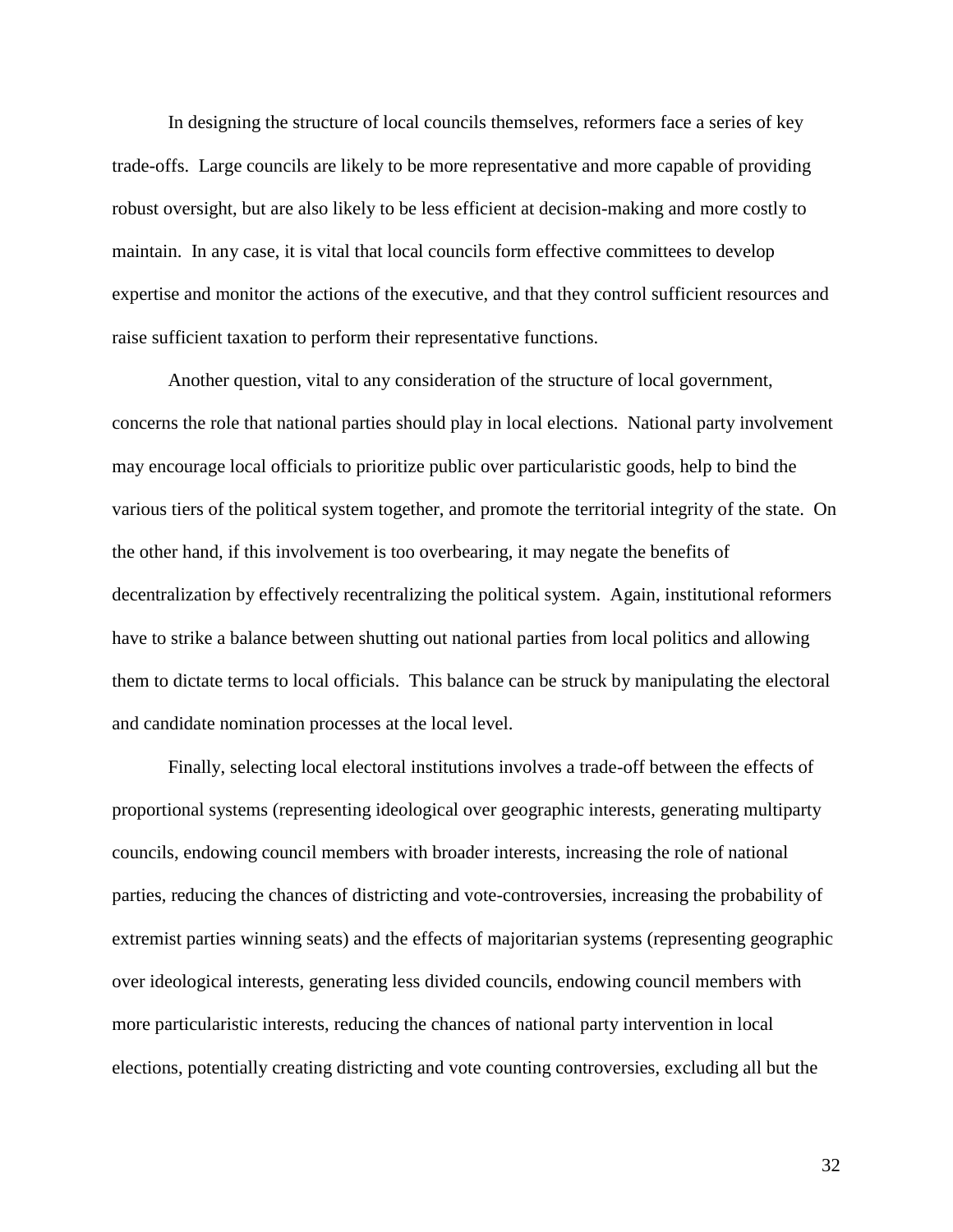largest extremist parties). The choice between list proportional representation and the alternative or single transferable vote for overcoming social divisions will depend on the number of groups within society and their rigidity.

Analysis of the scholarly literature, along with a look at international experience, can help provide some guidance to reformers considering decentralization. With careful analysis and the balancing of divergent interests, leaders should choose those institutional reforms that will ultimately improve governance and representation for their citizens.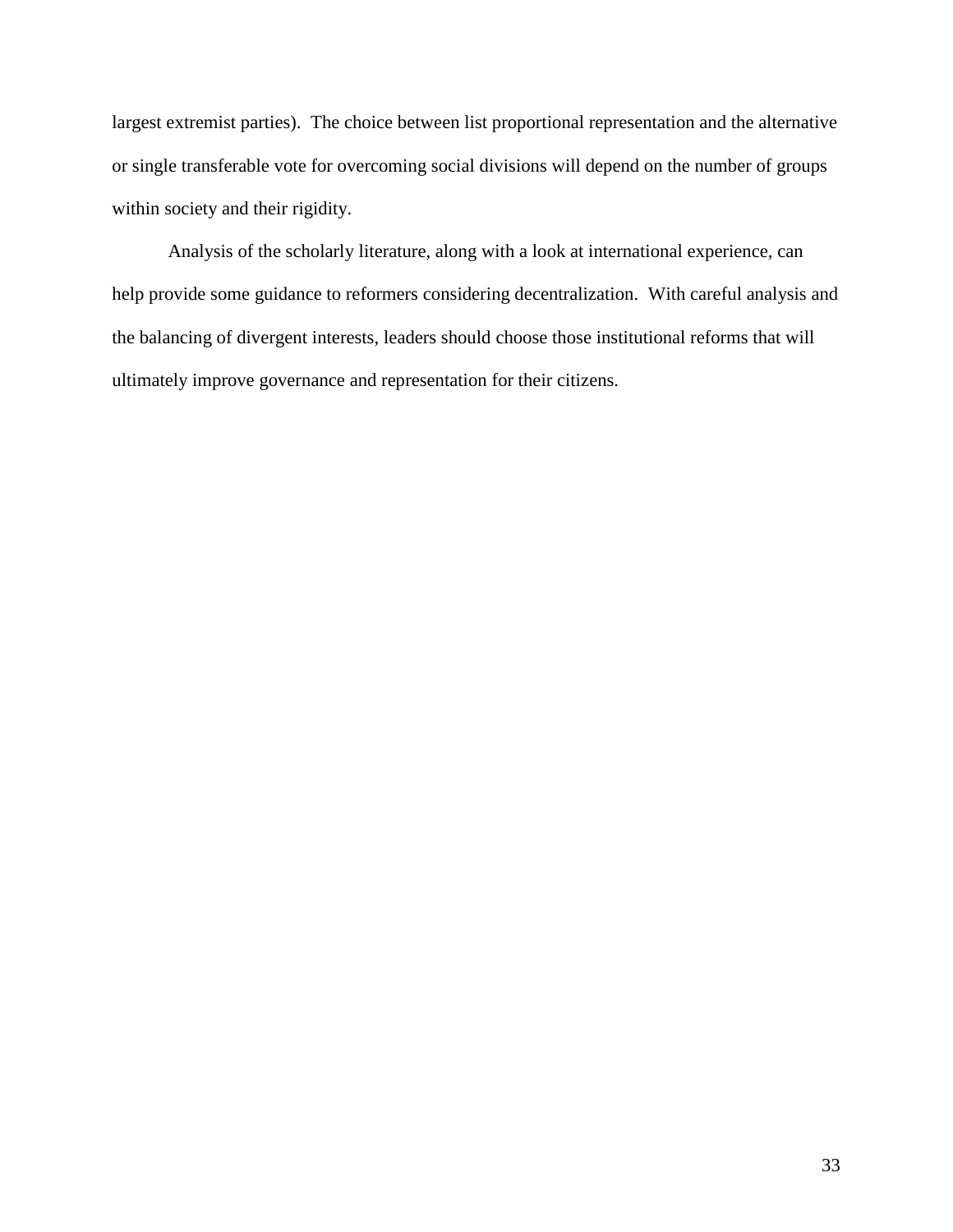#### **References**

- Ames, Barry. 1995. Electoral Rules, Constituency Pressures, and Pork Barrel: Bases of Voting in the Brazilian Congress. *Journal of Politics* 57 (2): 324-343.
- Baldez, Lisa and John M. Carey. 1999. Presidential Agenda Control and Spending Policy: Lessons from General Pinochet's Constitution. *American Journal of Political Science* 43 (1): 29-55.
- Baylis, Thomas A. 1980. Collegial Leadership in Advanced Industrial Societies: The Relevance of the Swiss Experience. *Polity*, Vol. 13, No. 1: 33-56
- Bird, Richard M. and Francois Vaillancourt. 1998. Fiscal Decentralization in Developing Countries: An Overview. In Richard M. Bird and Francois Vaillancourt, eds. *Fiscal Decentralization in Developing Countries*. New York: Cambridge University Press.
- Blair, Philip. 1991. Trends in Local Autonomy and Democracy: Reflections from a European Perspective. In *Local Government in Europe: Trends and Developments*. Edited by Richard Batley and Gerry Stoker. London: McMillan Press.
- Carey, John M and Matthew Soberg Shugart. 1995. Incentives to Cultivate a Personal Vote: A Rank Ordering of Electoral Formulas. *Electoral Studies* 14(4): 417-439.
- Cheibub, José Antonio. 2006. Presidentialism, Electoral Identifiability, and Budget Balances in Democratic Systems. *American Political Science Review* 100 (3) : 353-368.
- Davoodi, Hamid and Heng-fu Zou. 1998. Fiscal Decentralization and Economic Growth: A Cross-Country Study. *Journal of Urban Economics* 43: 244-257.
- DeHoog, Ruth Hoogland, David Lowery and William E. Lyons. 1990. Citizen Satisfaction with Local Governance: A Test of Individual, Jurisdictional, and City-Specific Explanations. *Journal of Politics* 52 (3): 807-837.
- Döring, Herbert. 2001. Parliamentary Agenda Control and Legislative Outcomes in Western Europe. *Legislative Studies Quarterly* 26 (1): 145-165.
- Downs, Anthony. 1957. *An Economic Theory of Democracy*. New York: Harper & Row.
- Downs, William M. 1998. *Government, Subnational Style: Multiparty Politics in Europe's Regional Parliaments*. Columbus: Ohio State University Press.
- Downs, William M. 2001. Pariahs in their Midst: Belgian and Norwegian Parties React to Extremist Threats.‖ *West European Politics* 24 (3): 23-42.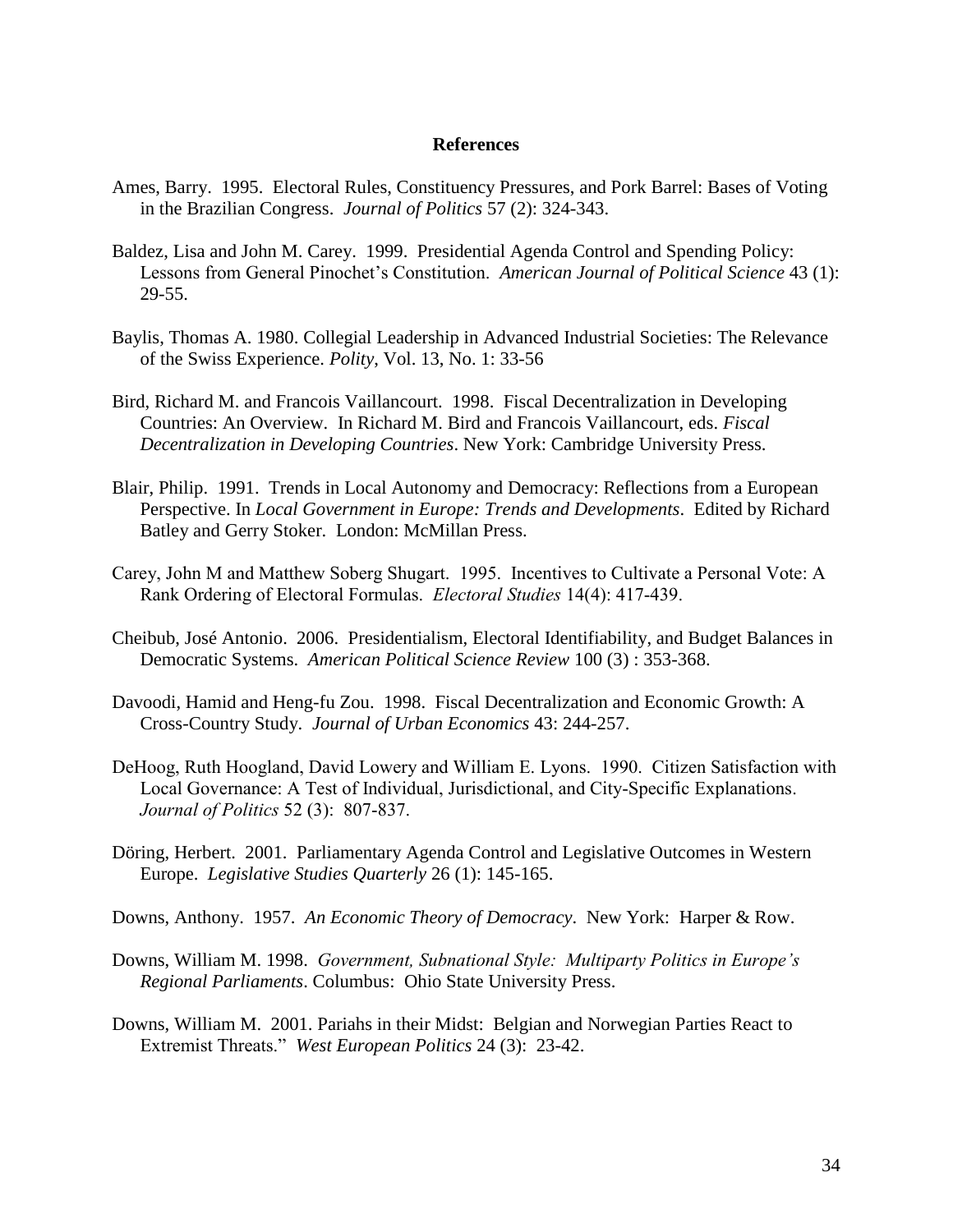- Downs, William M. 2002. How Effective is the Cordon Sanitaire? Lessons from Efforts to Contain the Far Right in Belgium, France, Denmark and Norway. *Journal für Konfliktund Gewaltforschung* 4 (1): 32-51.
- Duverger, Maurice. 1954. *Political Parties: Their Organization and Activity in the Modern State.* New York: John Wiley & Sons, Inc.
- Ehrlich, Sean. 2007. Access to Protection: Domestic Institutions and Trade Policy in Democracies. *International Organization* 61 (3): 571-605.
- Enikolopov, Ruben and Ekaterina Zhuravskaya. 2007. Decentralization and Political Institutions. *Journal of Public Economics* 91: 2261-2290.
- Estache, Antonio and Sarbajit Sinha. 1995. Does Decentralization Increase Public Infrastructure Expenditure? In *Decentralizing Infrastructure: Advantages and Limitations*. Edited by Antonio Estache. Washington, DC: World Bank, pp. 63-80.
- Filippov, Mikhail, Peter C. Ordeshook, and Olga Shvetsova. 2004. *Designing Federalism: A Theory of Self-Sustainable Federal Institutions*. New York: Cambridge University Press.
- Gale, William G. and Peter R. Orszag. 2003. Economic Effects of Sustained Budget Deficits. Working Paper, Tax Policy Center, the Brookings Institution, Washington, DC.
- Gehlbach, Scott and Edmund Malesky. 2008. The Role of Veto Players in Economic Reform. Paper Presented at the Annual Meeting of the Midwest Political Science Association, Chicago.
- Gerring, John, Strom C. Thacker and Carola Moreno. 2005. Centripetal Democratic Governance: A Theory and Global Inquiry. *The American Political Science Review*, Vol. 99, No. 4: 567-581
- Goodsell, Charles T. 1981. Collegial State Administration: Design for Today? *The Western Political Quarterly*, Vol. 34, No. 3: 447-4
- Haggard, Stephan and Robert R. Kaufman. 1995. *The Political Economy of Democratic Transitions.* Princeton: Princeton University Press.
- Haggard, Stephen and Matthew D. McCubbins, eds. 2001. *Presidents, Parliaments, and Policy*. New York: Cambridge University Press.
- Hahm, Sung Deuk, Mark S. Kamlet, and David C. Mowery. 1996. The Political Economy of Deficit Spending in Nine Industrialized Parliamentary Democracies: The Role of Fiscal Institutions. *Comparative Political Studies* 29: 52-77.
- Hallerberg, Mark. 2004. *Domestic Budgets in a United Europe*. Ithaca: Cornell University Press.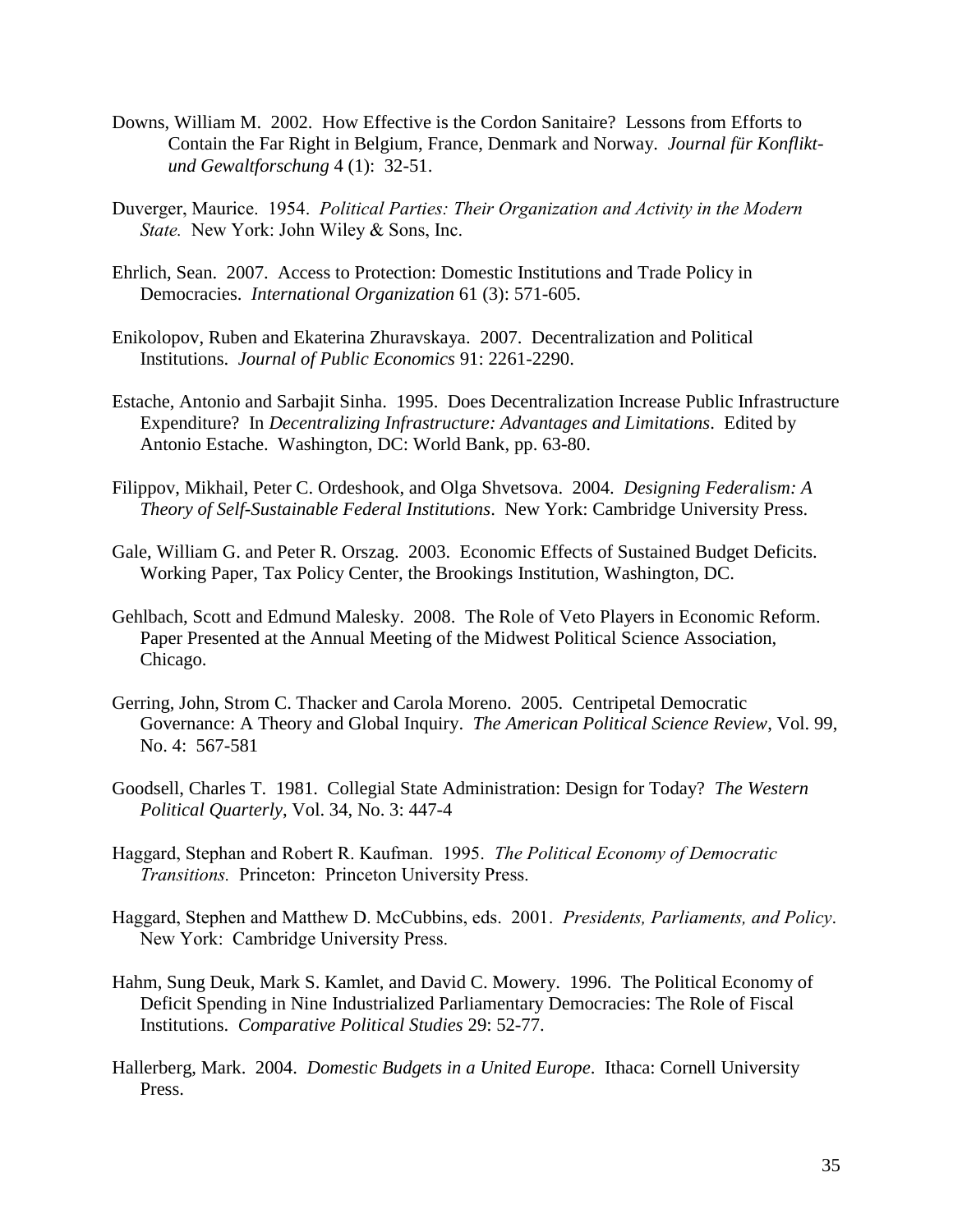- Hallerberg, Mark and Patrik Marier. 2004. Executive Authority, the Personal Vote, and Budget Discipline in Latin American and Caribbean Countries. *American Journal of Political Science* 48 (3): 571-587.
- Hallerberg, Mark and Jürgen von Hagen. 1999. Electoral Institutions, Cabinet Negotiations, and Budget Deficits within the European Union. In Poterba and von Hagen 1999, 209-32.
- Hallett, Jr., George H. 1940. *Proportional Representation: The Key to Democracy*. Washington, D.C.: National Municipal League.
- Hankla, Charles R. 2006. Party Strength and International Trade: A Cross-National Analysis. *Comparative Political Studies* 39 (9): 1133-1156.
- Hankla, Charles R. Forthcoming. When is Fiscal Decentralization Good for Governance? Forthcoming at *Publius*.
- Harris, Geoffrey. 1994. *The Dark Side of Europe: The Extreme Right Today*. Edinburgh: Edinburgh University Press.
- Hecock, R. Douglas. Electoral Conmpetition, Globalization, and Subnational Education Spending in Mexico, 1999-2004. *American Journal of Political Science* 50 (4): 950-961.
- Heinisch, Reinhard. 2003. Success in Opposition—Failure in Government: Explaining the Performance of Right-Wing Populist Parties in Public Office. *West European Politics* 26 (3), 91-130.
- Hellman, Joel. 1996. Constitutional and Economic Reform in Postcommunist Transition. *East European Constitutional Review* 5 (1): 46-57.
- Horowitz, Donald L. 2003. Electoral Systems: A Primer for Decision Makers. *Journal of Democracy* 14 (4): 115-127.
- Huther, Jeff and Anwar Shah. 1998. Applying a Simple Measure of Good Governance to the Debate on Fiscal Decentralization. Washington, DC: The World Bank.
- Kontopoulos, Yianos and Roberto Perotti. 1999. Government Fragmentation and Fiscal Policy Outcomes: Evidence from OECD Countries. In Poterba and von Hagen 1999, 81-102.
- Lewis, B. 1998. The Impact of Public Infrastructure on Public Municipal Development: Evidence from Kenya. *Review of Urban and Regional Development Studies* 4.
- Lijphart, Arend. 1977. *Democracy in Plural Societies*. New Haven: Yale University Press.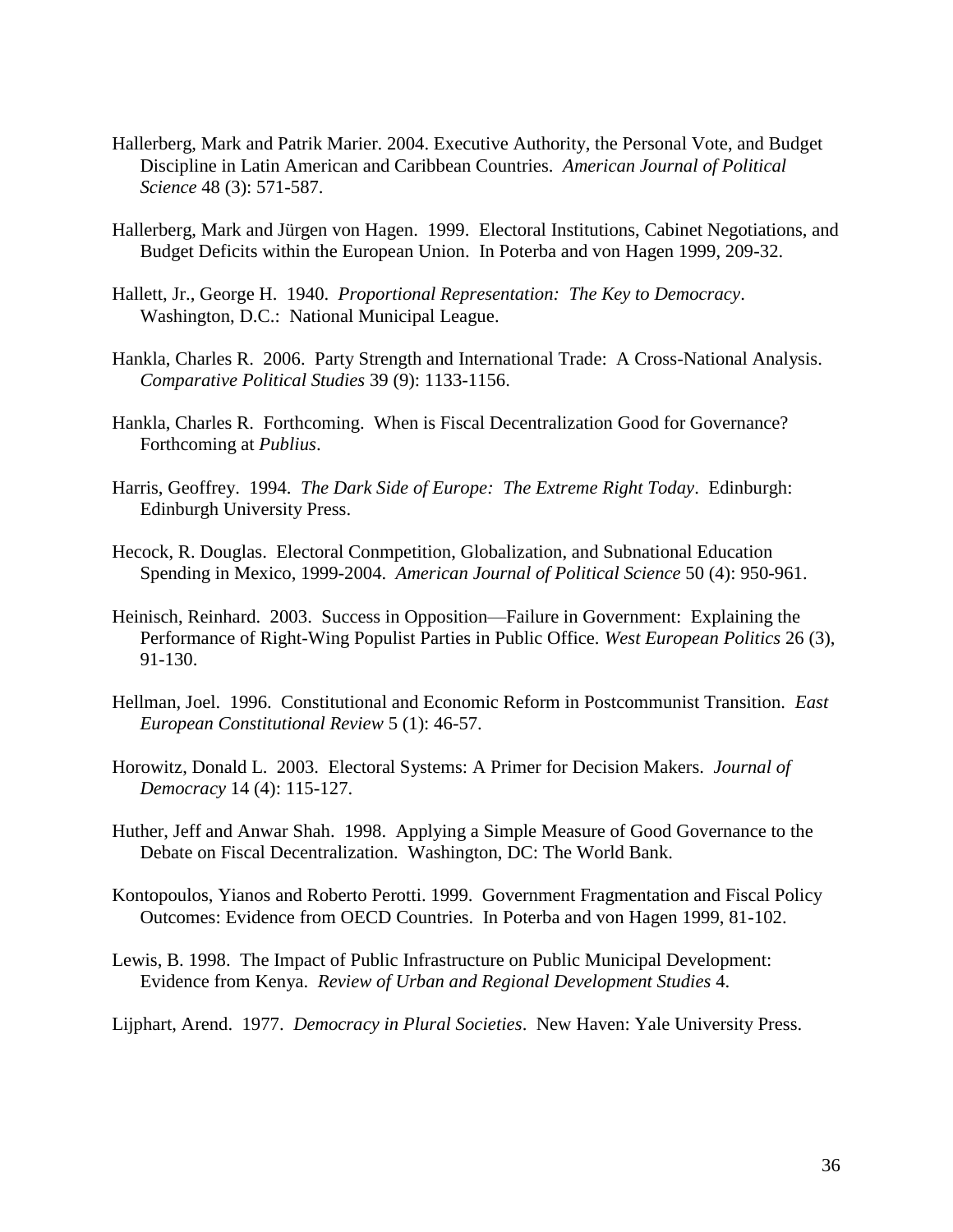- Loughlin, John and Daniel-L. Seiler. 2001. France: Between Centralization and Fragmentation. In John Loughlin, ed. *Sub-National Democracy in the European Union.* New York: Oxford University Press.
- Mainwaring, Scott. 1993. Presidentialism, Multipartism, and Democracy: The Difficult Combination. *Comparative Political Studies* 26 (2): 198-228.
- Manor, James. 1999. *The Political Economy of Democratic Decentralization*. Washington, DC: The World Bank.
- Mukherjee, Bumba. 2003. Political Parties and the Size of Government in Multiparty Legislatures: Examining Cross-Country and Panel Data Evidence. *Comparative Political Studies* 36 (6): 699-728.
- Mouritzen, Poul Erik. 1989. City Size and Citizens' Satisfaction: Two Competing Theories Revisited. *European Journal of Political Research* 17 (6): 661-688.
- Daniel L. Nielson. 2003. Supplying Trade Reform: Political Institutions and Liberalization in Middle-Income Presidential Democracies," American Journal of Political Science 47 (3): 470-491.
- Nijzink, Lia, Shaheen Mozaffar, and Elisabete Azevedo. 2006. Parliaments and the Enhancement of Democracy on the African Continent: An Analysis of Institutional Capacity and Public Perceptions. *Journal of Legislative Studies* 12 (3-4): 311-335.
- Nooruddin, Irfan. 2008. Economic Performance Across the Indian States. Paper Presented at the Annual Meeting of the Midwest Political Science Association, Chicago.
- Norton, Alan. 1991. Western European Local Government in Comparative Perspective. In *Local Government in Europe: Trends and Developments*. Edited by Richard Batley and Gerry Stoker. London: McMillan Press.
- Oates, Wallace E. 1972. *Fiscal Federalism*. New York: Harcourt, Brace, Jovanovich.
- Parry, T. 1997. Achieving Balance in Decentralization: A Case Study of Education Decentralization in Chile. *World Development* 25 (2): 211-225
- Poterba, James. 1994. State responses to fiscal crises: The effects of budgetary institutions and politics. *Journal of Political Economy* 102 (4): 799-821.
- Poterba, James and Jürgen von Hagen, eds. 1999. *Fiscal Institutions and Fiscal Performance*. Chicago: University of Chicago Press.
- Powell. G. Bingham. 1996. Extremist Parties and Political Turmoil: Two Puzzles. *American Journal of Political Science* 32 (2): 357-378.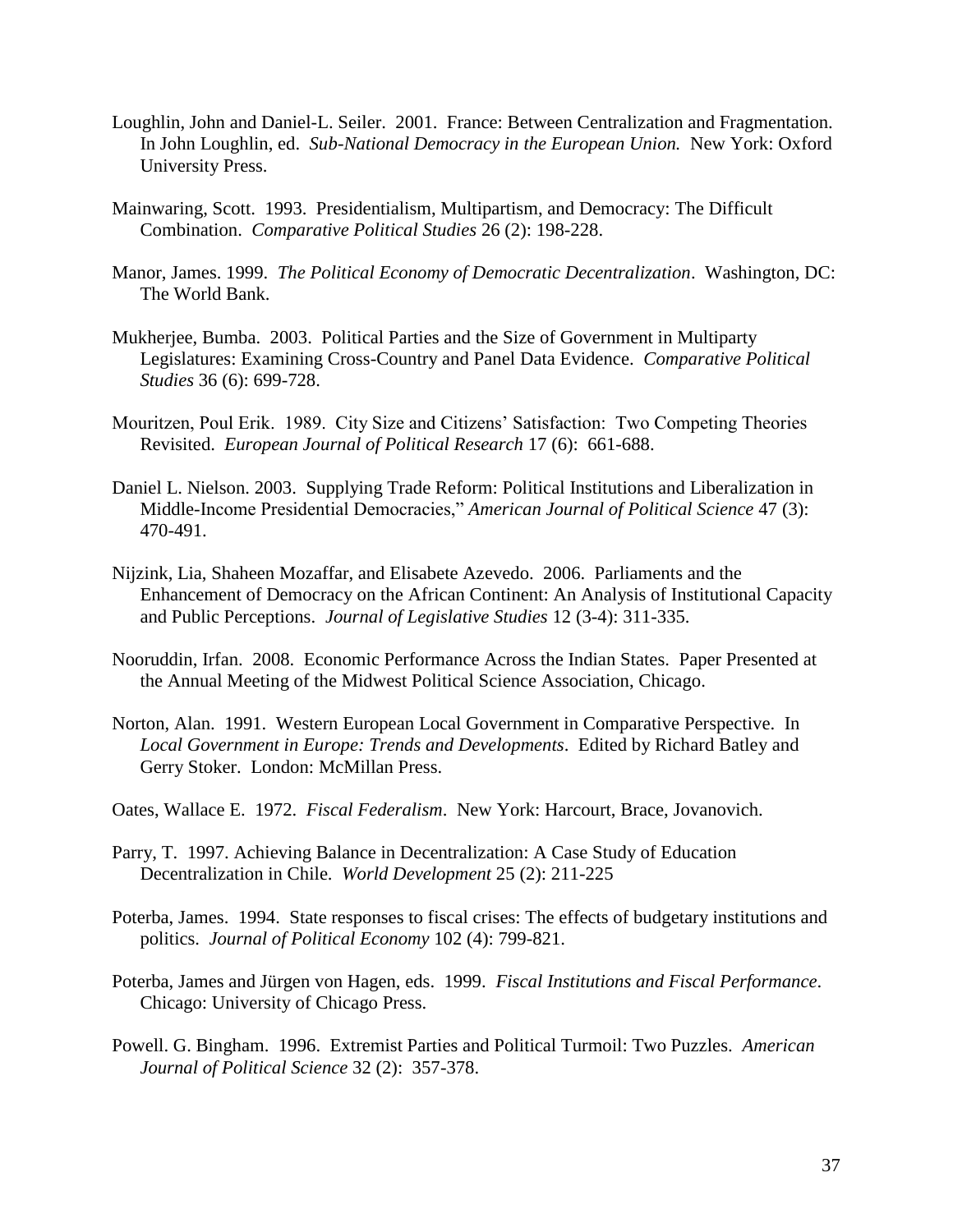- Reilly, Benjamin. Electoral Systems for Divided Societies. *Journal of Democracy* 13 (2): 156- 170.
- Remmer, Karen L. and François Gélineau. 2003. Subnational Electoral Choice: Economic and Referendum Voting in Argentina, 1983-1999. *Comparative Political Studies* 36 (7): 801- 821.
- Remmer, Karen L. and Erik Wibbels. 2000. The Subnational Politics of Economic Adjustment: Provincial Politics and Fiscal Performance in Argentina. Comparative Political Studies 33 (4): 419-451.
- Rodden Jonathan. 2002. The dilemma of fiscal federalism: Grants and Fiscal Performance around the World. *American Journal of Political Science* 46(3):670–687.
- Rodden, Jonathon. 2003. Soft Budget Constraints and German Federalism. In Jonathan Rodden, Gunnar S. Eskeland, and Jennie Litvack, eds. *Fiscal Decentralization and the Challenge of Hard Budget Constraints*. Cambridge, MA: MIT Press.
- Rodden, Jonathan. 2006. *Hamilton's Paradox: The Promise and Peril of Fiscal Federalism*. New York: Cambridge University Press.
- Rogowski, Ronald. 1987. Trade and the Variety of Democratic Institutions. *International Organization* 41 (2): 202-223.
- Roubini, Nouriel and Jeffrey Sachs. 1988. Political and Economic Determinants of Budget Deficits in the Industrial Democracies. Working Paper No. 2682. National Bureau of Economic Research, Cambridge, MA.
- Roubini, Nouriel and Jeffrey Sachs. 1989. Government Spending and Budget Deficits: Industrial Democracies. Working Paper No. 2919. National Bureau of Economic Research, Cambridge, MA.
- Shugart, Matthew Soberg and John M. Carey. 1992. Presidents and Assemblies. New York: Cambridge University Press.
- Swyngedouw, Marc. 2000. Belgium: explaining the relationship between Vlaams Blok and the city of Antwerp. In *The Politics of the Extreme Right: From the Margins to the Mainstream*. Edited by Paul Hainsworth. London: Pinter.
- Tiebout, C.M. 1956. A Pure Theory of Local Expenditure*. Journal of Political Economy* 64: 416-424.
- Treisman, Daniel. 2000. Decentralization and Inflation: Commitment, Collective Action, or Continuity? *American Political Science Review* 94(4): 837-858.